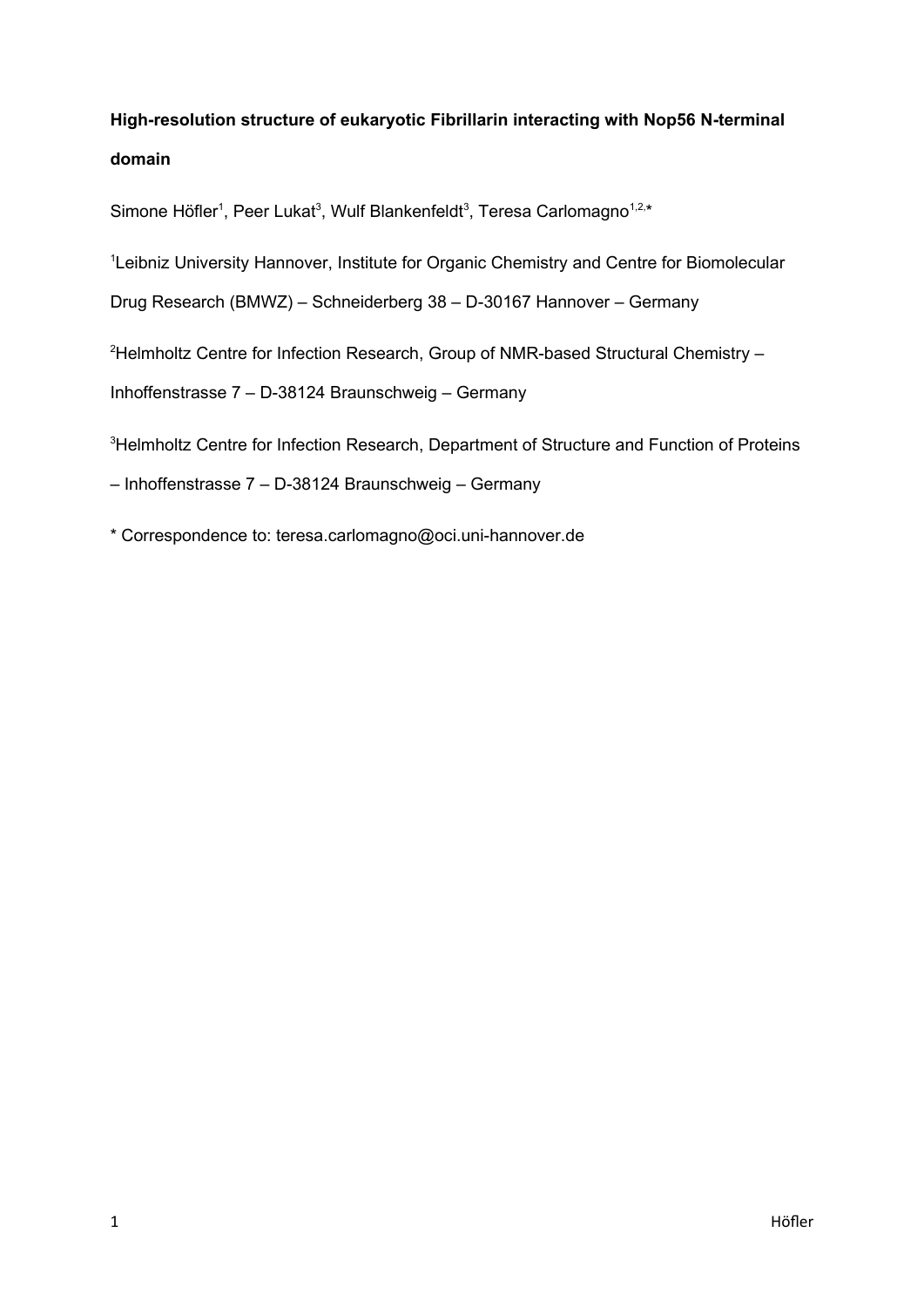## **ABSTRACT**

Ribosomal RNA (rRNA) carries extensive 2'-O-methyl marks at functionally important sites. This simple chemical modification is thought to confer stability, promote RNA folding and contribute to generate a heterogenous ribosome population with a yet-uncharacterized function. 2'-O-methylation occurs both in archaea and eukaryotes and is accomplished by the Box C/D RNP enzyme in an RNA-guided manner. Extensive and partially conflicting structural information exists for the archaeal enzyme, while no structural data is available for the eukaryotic enzyme. The yeast Box C/D RNP consists of a guide RNA, the RNA-primary binding protein Snu13, the two scaffold proteins Nop56 and Nop58 and the enzymatic module Nop1. Here we present the high-resolution structure of the eukaryotic Box C/D methyltransferase Nop1 from *Saccharomyces cerevisiae* bound to the N-terminal domain of Nop56. We discuss similarities and differences between the interaction modes of the two proteins in archaea and eukaryotes and demonstrate that eukaryotic Nop56 recruits the methyltransferase to the Box C/D RNP through a protein–protein interface that differs substantially from the archaeal orthologues. This study represents a first achievement in understanding the evolution of the structure and function of these proteins from archaea to eukaryotes.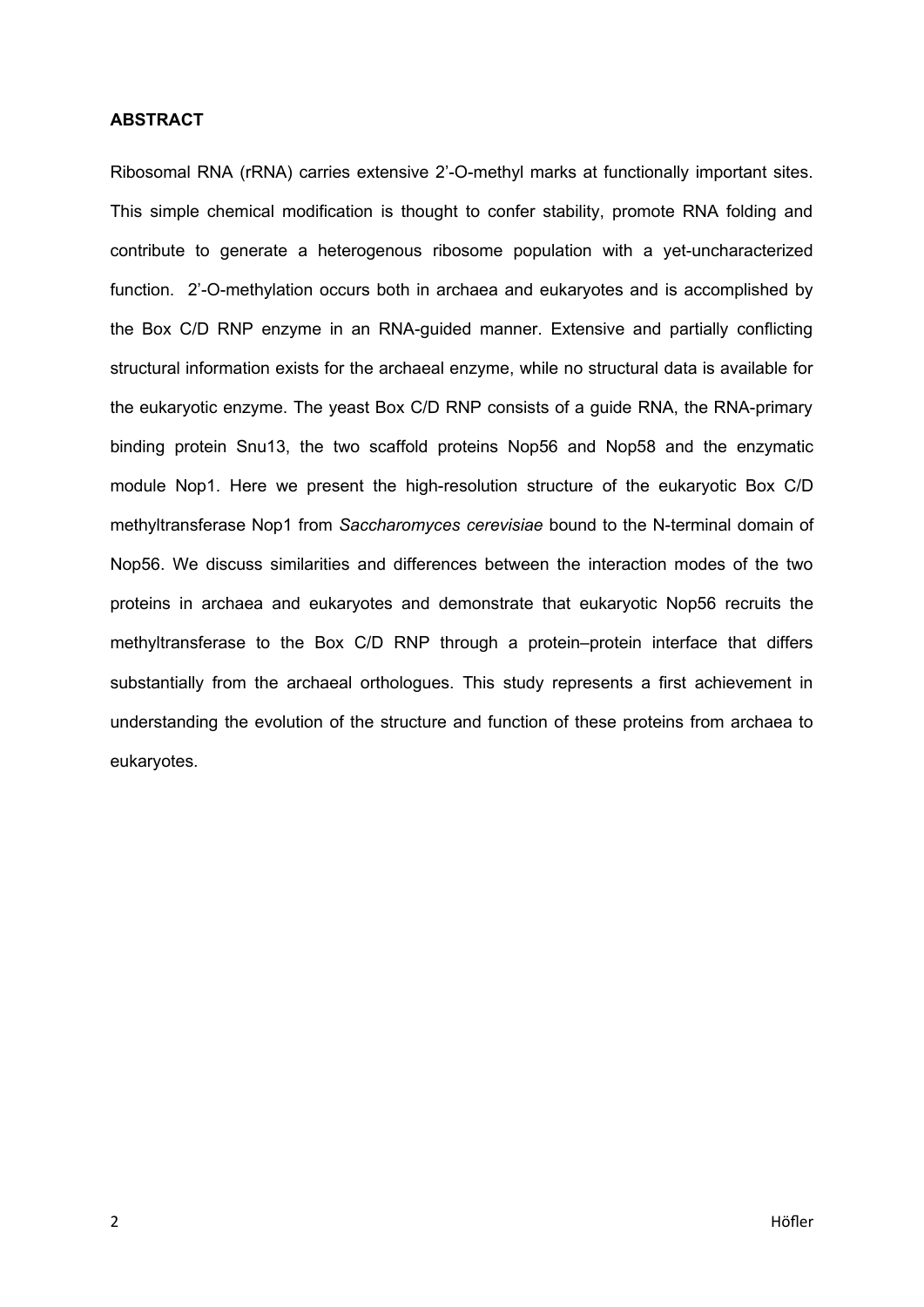### **INTRODUCTION**

Methylation of the 2'-O-ribose position (2'-O-Me) is the simplest and second most abundant modification of ribosomal RNA (rRNA) (Ayadi et al. 2019). Like many other rRNA modifications, 2'-O-Me marks are transferred to the RNA co-transcriptionally and posttranscriptionally in the nucleolus and are important for ribosome biogenesis and translational accuracy (Baudin-Baillieu et al. 2009; Kimura and Suzuki 2010; Siibak and Remme 2010; Arai et al. 2015; Ishiguro et al.; Sloan et al. 2017). 2'-O-Me has been shown to promote RNA folding and increase chemical stability, thereby influencing the association of ribosomal proteins in a space- and/or time-dependent manner (Green and Noller 1996; Polikanov et al. 2015; Arai et al. 2015; Natchiar et al. 2017; Ishiguro et al.).

In archaea and eukaryotes, this modification is catalyzed by multi-component ribonucleoprotein (RNP) complexes. The RNPs are assembled around guide RNAs named box C/D s/snoRNAs (archaea/eukaryotes) after their distinct sequence motifs box C (5'- RUGAUGA) and box D (5'-CUGA). The box C/D motif folds in a characteristic structure termed K-turn (Klein 2001; Špačková et al. 2010; Shi et al. 2016). L7Ae or Snu13, in archaea and yeast, respectively, bind to the K-turn motif of the guide RNA. A similar, but less conserved, box C'/D' motif is present in all archaeal guide RNAs and has been proposed to exist in eukaryotic guide RNAs as well (van Nues et al. 2011; Qu et al. 2011). This motif forms a characteristic structure named K-loop (Nolivos et al. 2005). A second copy of L7Ae binds the box C'/D' motif in archaea; in contrast, Snu13 has been found unable to recognize putative box C'/D' motifs in yeast (Cahill et al. 2002). The substrate RNA is recruited by base-pairing with complementary sequences, located upstream of box D and D', respectively (Tran et al. 2003, 2005; Appel and Maxwell 2007). The guide RNA–L7Ae/Snu13 interaction mediates the recruitment of the scaffolding proteins Nop5 (archaea) or Nop56 and Nop58 (eukaryotes). In archaea the Nop5 protein enters the complex as a homodimer; in eukaryotes Nop52 is substituted by the Nop56–Nop58 heterodimer (Figure 1A, B). The SAM-dependent methyltransferase Fibrillarin (Fib, in archaea and *H. sapiens*) or Nop1 (in fungi) is integrated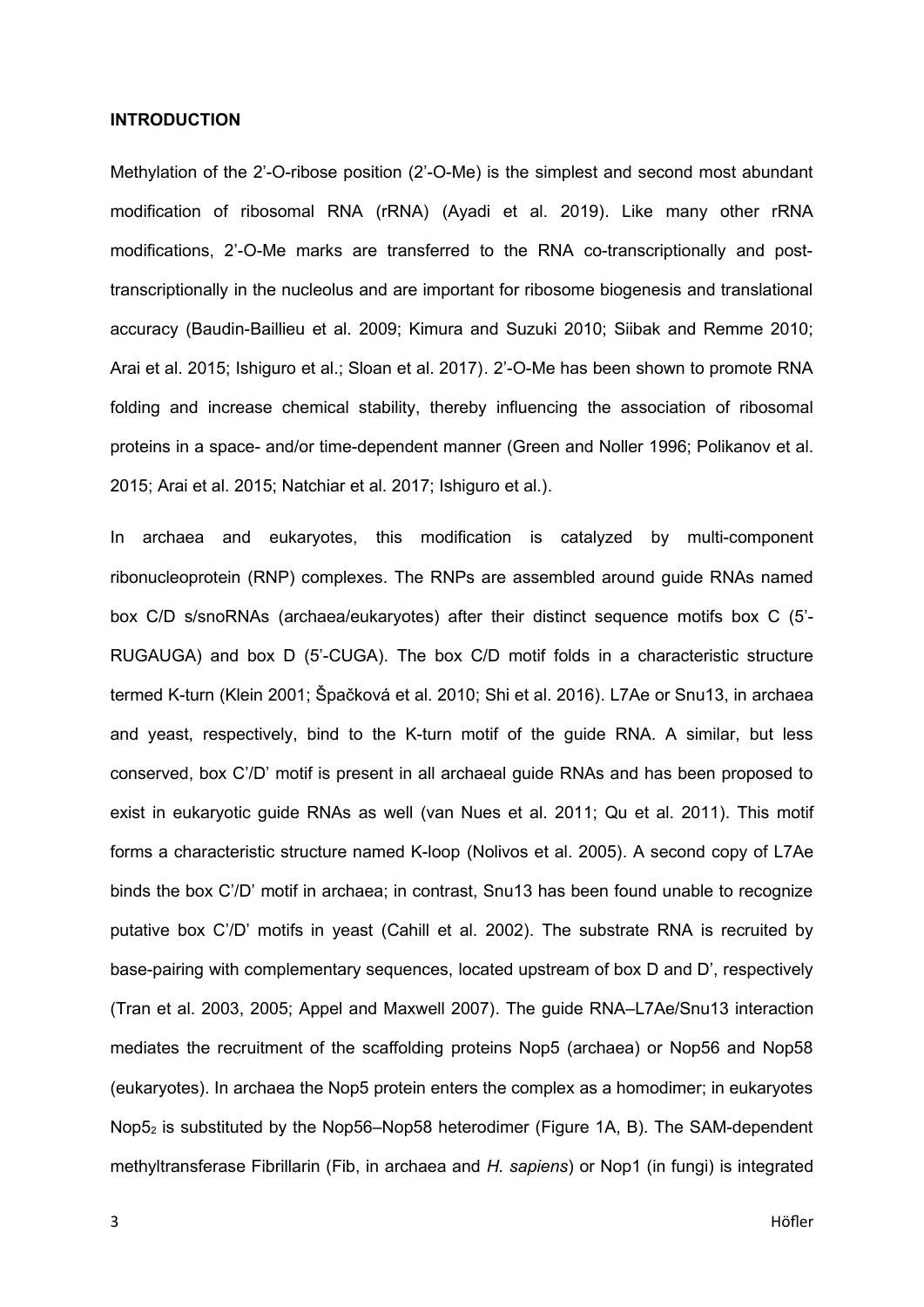into the Box C/D RNP complex via interaction with the N-terminal domain of Nop5 (archaea) or Nop56 and Nop58 (eukaryotes) (Tollervey et al. 1991; Lyman et al. 1999; McKeegan et al. 2009; Lechertier et al. 2009a; Ye et al. 2009; Quinternet et al. 2015; Barandun et al. 2017; Paul et al. 2019). Two copies of the methyltransferase are recruited to the RNP by the Nop protein dimers.

Components of the Box C/D RNP enzymes have been linked to disease phenotypes (Dimitrova et al. 2019). In particular, the methyltransferase Fibrillarin, which shows a high degree of conservation in most domains of life, has been associated with autoimmune diseases and cancer: the protein is frequently overexpressed in tumor cells and has been related to a poor survival rate in breast cancer patients (Marcel et al. 2013). Thus, understanding the functional mechanism and regulation of eukaryotic snoRNPs is important both to elucidate the biology of the cell and in a disease context.

The structure-function relationships of the archaeal Box C/D sRNPs have been extensively studied in the past years (Ye et al. 2009; Lin et al. 2011; Lapinaite et al. 2013; Graziadei et al. 2016; Yang et al. 2016; Yu et al. 2018; Graziadei et al. 2020), leading to two structural models of the enzyme loaded with the substrate RNAs (Figure 1A). In the first model, the enzyme is a mono-RNP and comprises one copy of guide RNA, two substrate RNAs, and two copies of each protein (L7Ae, Nop5, and Fib) (Lin et al. 2011). In the second model, the enzyme is a di-RNP and comprises two copies of guide RNA, four copies of substrate RNAs, and four copies of each protein (Lapinaite et al. 2013). The oligomerization state of the enzyme has been shown to depend on the sequence of the guide RNA and has consequences on the regulation of methylation efficiency at the different substrate sites (Graziadei et al. 2020; Yip et al. 2016).

Conversely, little is known about protein–protein and RNA–protein interactions in the eukaryotic Box C/D snoRNP at high resolution, as the *in vitro* reconstruction of functional eukaryotic Box C/D snoRNPs has so far yielded complexes of heterogenous composition (Peng et al. 2014; Yang et al. 2020). Here, we determine the atomic details of the complex of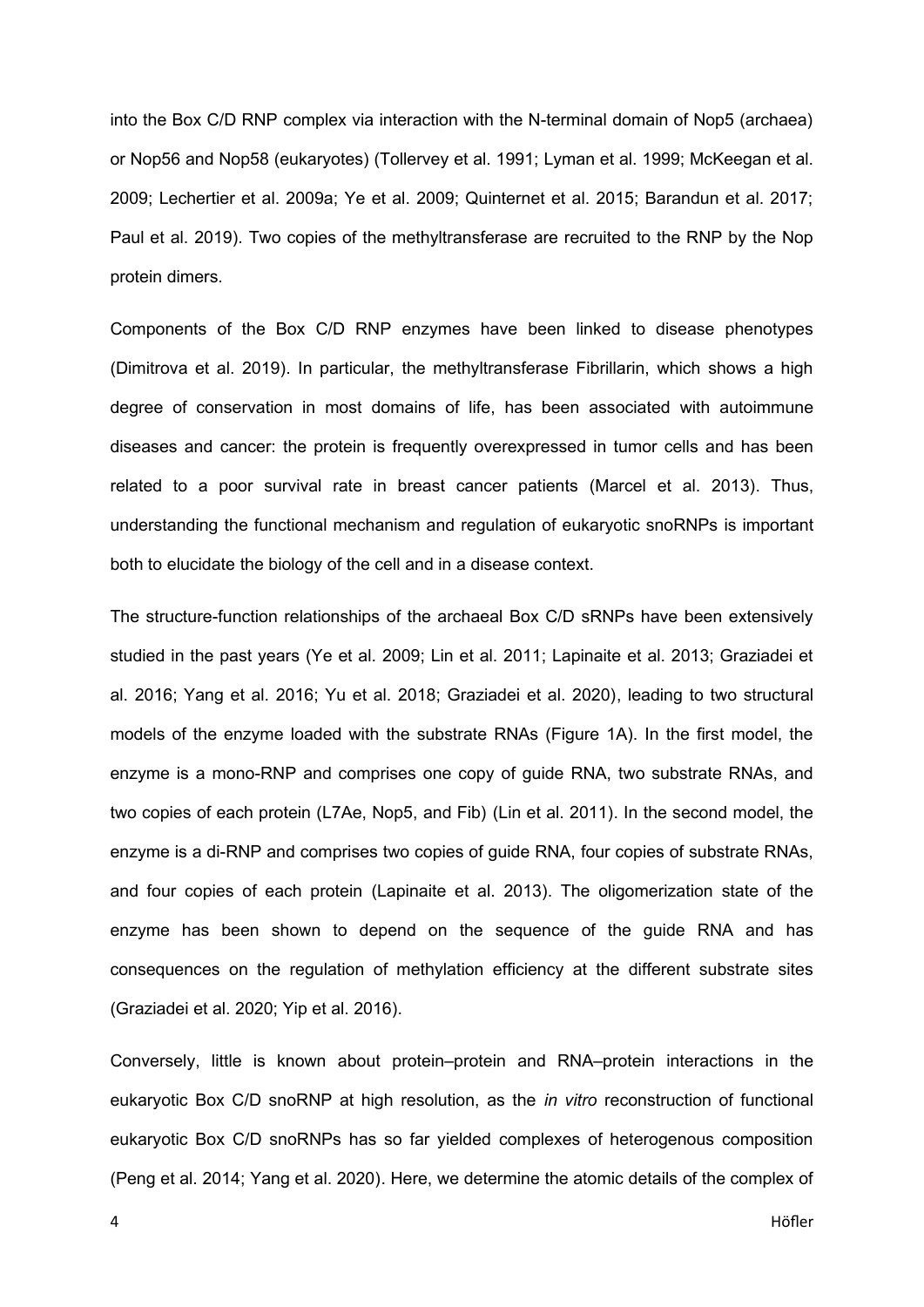the RNA 2'-O-methyltransferase Nop1 with the Nop56 N-terminal domain from *S. cerevisiae* (*Sc*). We find that the interaction interface between the two proteins has significantly evolved from archaea to eukaryotes. As a result, archaeal and eukaryotic proteins cannot complement each other. Our high-resolution structure reveals the key interaction features of Nop1 and Nop56 within the eukaryotic complex and suggests that evolutionary pressure has caused structural and potentially functional divergence of the Nop56 and Nop58 N-terminal domains from the archaeal Nop5 counterparts.

## **RESULTS**

**Archaeal RNA 2'-O-methyltransferase cannot complement its eukaryotic ortholog in yeast**. In this study we used proteins from *S. cerevisiae* as representatives of eukaryotic snoRNPs. The primary sequences of Nop1 and Nop56 share an overall 73.9% and 58.5% similarity with their respective human orthologs (Supplementary Figures 1 and 2). When compared to the archaeal Fibrillarin, Nop1 has an additional 80 amino acids long, RGG-rich, N-terminal domain, shared by all eukaryotic 2'-O-methyltransferases; this domain is predicted to be disordered, may play a role in nuclear localization and is likely involved in RNA binding (Chong et al. 2018; Smith et al. 2020). Beyond this RGG-rich domain, the primary sequence of the catalytic domain of *P. furiosus* (*Pf*) Fibrillarin has 60.9% and 47.9% similarity with yeast Nop1 and human Fibrillarin, respectively (Figure 2A and Supplementary Figure 1). On the other hand, the primary sequence of the N-terminal domain of yeast Nop56 shares only 31.3% similarity and 17.6% identity with the archaeal ortholog (Figure 2B and Supplementary Figure 2), posing the question as to whether the interaction mode of the eukaryotic 2'-O-methyltransferase with the N-terminal domains of the Nop56 and Nop58 proteins is similar to that of archaeal Fibrillarin with the Nop5 N-terminal domain.

To answer this question, we first tested whether the archaeal and eukaryotic methyltransferases could complement each other. We used recombinant Nop183-327 (lacking the N-terminal RGG-rich domain), Nop561-166 (the N-terminal domain of Nop56), *Pf* Fibrillarin 5 States of the contract of the contract of the contract of the contract of the contract of the contract of the contract of the contract of the contract of the contract of the contract of the contract of the contract of th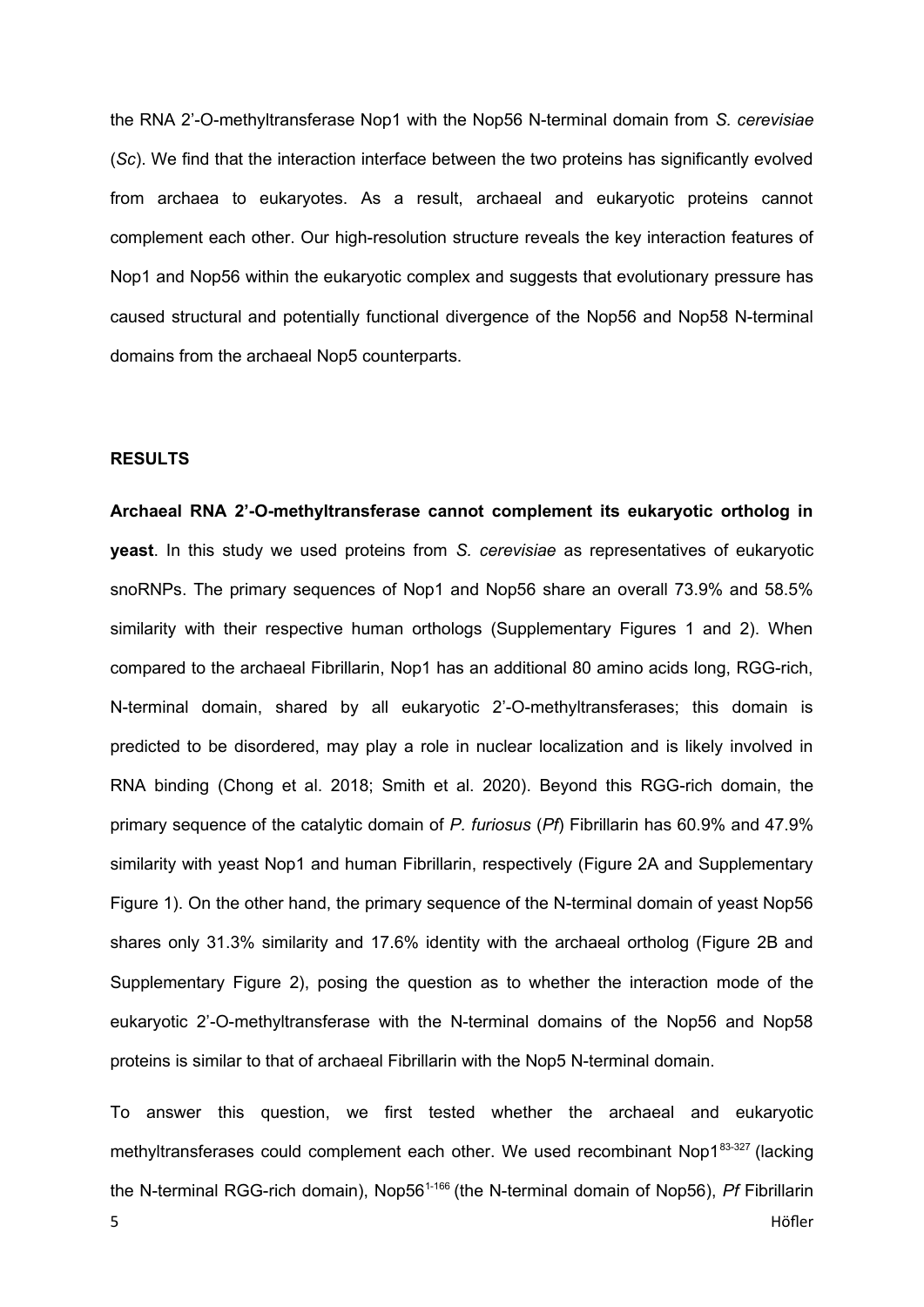and *Pf* Nop5<sup>1-123</sup> (the N-terminal domain of Nop5) and analyzed their ability to form stable complexes with each other using size-exclusion chromatography. We found that the Nterminal domain of *Pf* Nop5 (Figure 3A and 3C) cannot form a stable complex with Nop1<sup>83-327</sup>. Similarly, archaeal Fibrillarin does not form a stable complex with the N-terminal domain of Nop56 (Figure 3B and 3C). Control experiments showed that *Sc* Nop1<sup>83-317</sup> and Nop56<sup>1-166</sup> as well as *Pf* Fibrillarin and Nop5 form stable complexes (Figure 3D). We conclude that the interaction mode between the methyltransferase and the N-terminal domains of the scaffold proteins Nop5, Nop56, and Nop58 have evolved to become specific for archaea and eukaryotes. Thus, we set out to characterize the Nop56–Nop1 complex in eukaryotes at atomic resolution.

**Structure of the Nop561-166–Nop183-327 complex.** We used X-ray crystallography to solve the structure of *Sc* Nop1<sup>83-327</sup> in complex with *Sc* Nop56<sup>1-166</sup> to a resolution of 1.7 Å (Figure 4, Table 1). The structure of Nop1<sup>83-327</sup> is very similar to that of human Fibrillarin (PDB-ID: 2IPX) with an average root mean square deviation (RMSD) of 0.6 Å; a comparable degree of similarity is found also with the structures of different archaeal Fibrillarins (Aittaleb et al., 2003; Gagnon et al., 2012; Oruganti et al., 2007; Ye et al., 2009) (Figure 2A). The N-terminal lobe (comprising amino acids 83-146) consists of five anti-parallel β-sheets; the substantially larger C-terminal lobe consists of seven β-sheets sandwiched between six α-helixes and adopts the Rossmann-fold typical for S-adenosylmethionine (SAM)-dependent methyltransferases (Figure 2A and 4A) (Wang et al. 2000).

The N-terminal domain of Nop56 consists of five β-sheets, with β-sheets 1–3 (β1-3) and βsheets 4–5 (β4–5) being in an anti-parallel and parallel orientation, respectively (Figure 2B and 4A); the β-sheets core is surrounded by seven α-helices. An insertion of 26 amino acids between β2 and β3 forms  $\alpha$ -helix 1 ( $\alpha$ 1) and 2 ( $\alpha$ 2); this insertion is present in both eukaryotic Nop56 and Nop58 proteins but absent in archaeal Nop5 proteins (Figure 2B and Supplementary Figure 2).

6 Höfler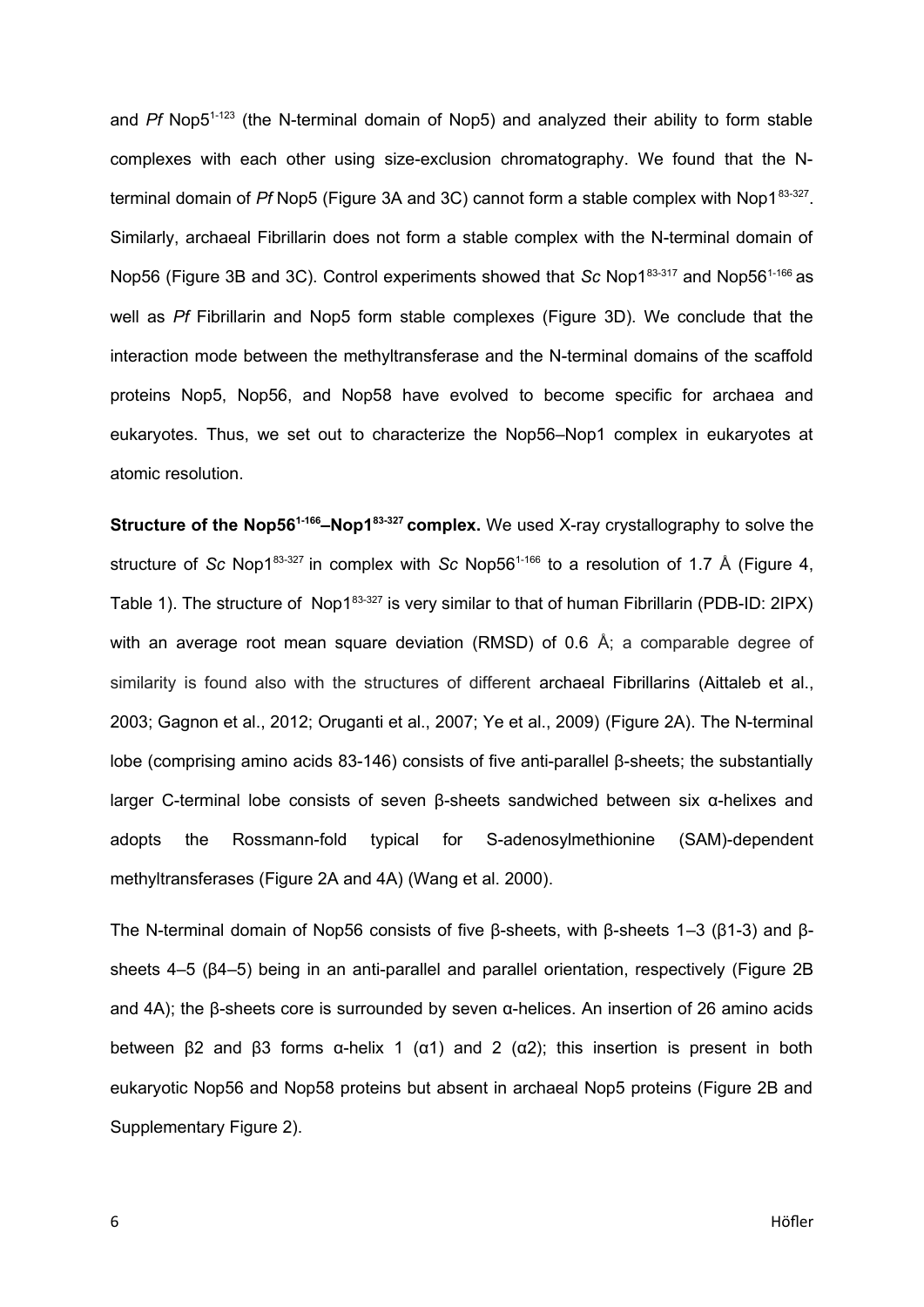Nop1<sup>83-327</sup> engages α3–5 and the C-terminal tail in the interaction with α1, α6 and α7, β1 and the loop region  $\beta$ 4-α5 of Nop56<sup>1-166</sup> (Figure 4A). Complex formation is driven by the high charge complementarity, with Nop1 presenting an overall positive surface charge that fits snuggly the predominantly negative surface charge of the Nop56 N-terminal domain (Figure 4B).

Three main interaction regions hold Nop1 and Nop56 together (Figure 4C–E). First, Nop56<sup>1-</sup>  $166$  α1 and α6 contact the C-terminal tail of Nop1 (Figure 4C). Hydrogen bonds are formed between Nop1-S323 and Nop56<sup>1-166</sup> α1-Q35 and Nop1-R322 and Nop56<sup>1-166</sup> α6-D126, while Nop56<sup>1-166</sup> α1-K32 has a polar contact with the carbonyl of Nop1-Ser323. These interactions lock the C-terminal tail of Nop1 in a stable conformation. Additional hydrogen bonds at this site of the complex are formed between Nop1-D263 (located in a short loop between α5 and  $\beta$ 10) and Nop56<sup>1-166</sup> α1-N39 as well as Nop1 α6-R297 and Nop56<sup>1-166</sup> α6-E122.

Second, Nop56<sup>1-166</sup> α7 contacts Nop1-α3, β7, and β8 (Figure 4D). Nop1-Y195, which is highly conserved in eukaryotes and archaea, forms a hydrogen bond with Nop56-Q151, the backbone of Nop1-β8 has hydrogen bonds with the side chain of Nop56-S159 and Nop1- K169 and K205 have polar contacts with the side chain of Nop56-E148 and the backbone carbonyl of Nop56-V163, respectively.

Third, an extensive network of hydrogen bonds is formed between residues of Nop1-α4 (Q228 and R231) and the preceding loop (E222) with Nop56-S101, E10, and Y158, respectively (Figure 4E). This interaction area is driven by a strong charge complementary between Nop1-R231 and a negatively charged pocket on Nop56, containing E10 and E11.

All in all, the complex between Nop1 and the Nop56 N-terminal domain is supported almost exclusively by polar interactions and hydrogen bonds.

**Charge complementarity is partially conserved from archaea to eukaryotes.** After solving the first high-resolution structure of a eukaryotic complex between the Nop56 Nterminal domain and the Nop1 methyltransferase, we compared the binding mode of the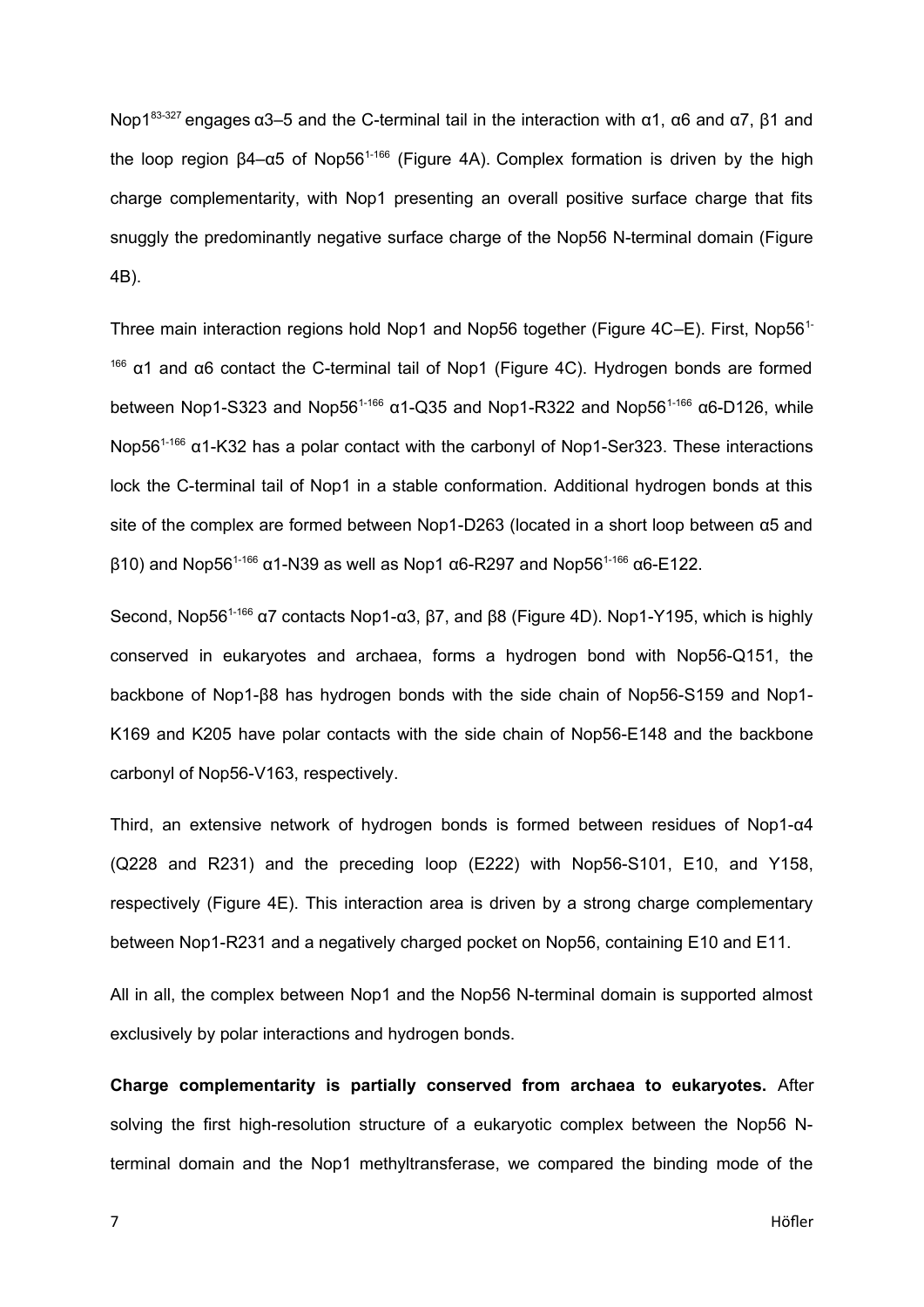eukaryotic proteins with that of archaeal proteins. We chose three representative structures of archaeal Nop5–Fib complexes in *P. furiosus (Pf)* (PDB-ID: 2NNW) (Oruganti et al. 2007), *A. fulgidus (Af)* (PDB-ID: 1NT2) (Aittaleb et al. 2003) and *S. solfataricus (Ss)* (PDB-ID: 3ID5) (Ye et al. 2009), which are members of the three evolutionarily different archaeal classes Thermococci, Archaeoglobi, and Thermoprotei, respectively (Brochier-Armanet et al. 2011).

The 2'-O-methyltransferase is quite well conserved among archaeal classes (average primary sequence similarity, 63.7%) and archaea and eukaryotes (average primary sequence similarity of archaeal Fibrillarins with *Sc* Nop1, 59.1%) (Supplementary Figure 1). The structure of the catalytic domain is also well conserved with RMSD values between the structures of the archaeal proteins and that of Nop1 ranging from 1.6 to 2.9 Å (Figure 2A). The presence of the N-terminal RGG-rich domain is the main feature differentiating the eukaryotic methyltransferase from its archaeal orthologs (Rodriguez-Corona et al. 2015). On the other hand, the eukaryotic Nop56 N-terminal domain diverges substantially from that of the archaeal Nop5 (average primary structure similarity of archaeal Nop5 N-terminal domains with *Sc* Nop56<sup>1-166</sup>, 26.2% (Supplementary Figure 2). Structurally, the N-terminal domains of Nop5 and Nop56 proteins are also divergent: a core fold, which is conserved across *Pf*, *Ss* and *Sc*, is accompanied by two additional helices (α1 and α2) in the eukaryotic proteins (Supplementary Figure 2 and Figure 2B), one of which (α1) provides an interaction area with the methyltransferase. It is important to notice that the Nop5 N-terminal domain is not uniformly conserved across archaeal species either: in *Af*, this domain is significantly smaller than in *Pf* and *Ss*, misses three α-helixes and two β-sheets and is not able to fold in the absence of Fibrillarin *in vitro* (Aittaleb et al. 2003).

Despite these differences, the formation of the complex between the Nop5 N-terminal domain and Fibrillarin in *Pf* and *Ss* is driven by charge complementarity as well (Figure 5A– C). A predominantly negatively charged surface of Nop5 binds a predominantly positively charged surface of Fibrillarin. Notably, the charge distribution of the solvent-accessible surface of *Ss* Nop5<sup>1-132</sup> is more similar to that of *Sc* Nop56<sup>1-166</sup> than it is the one of *Pf* Nop5<sup>1-</sup>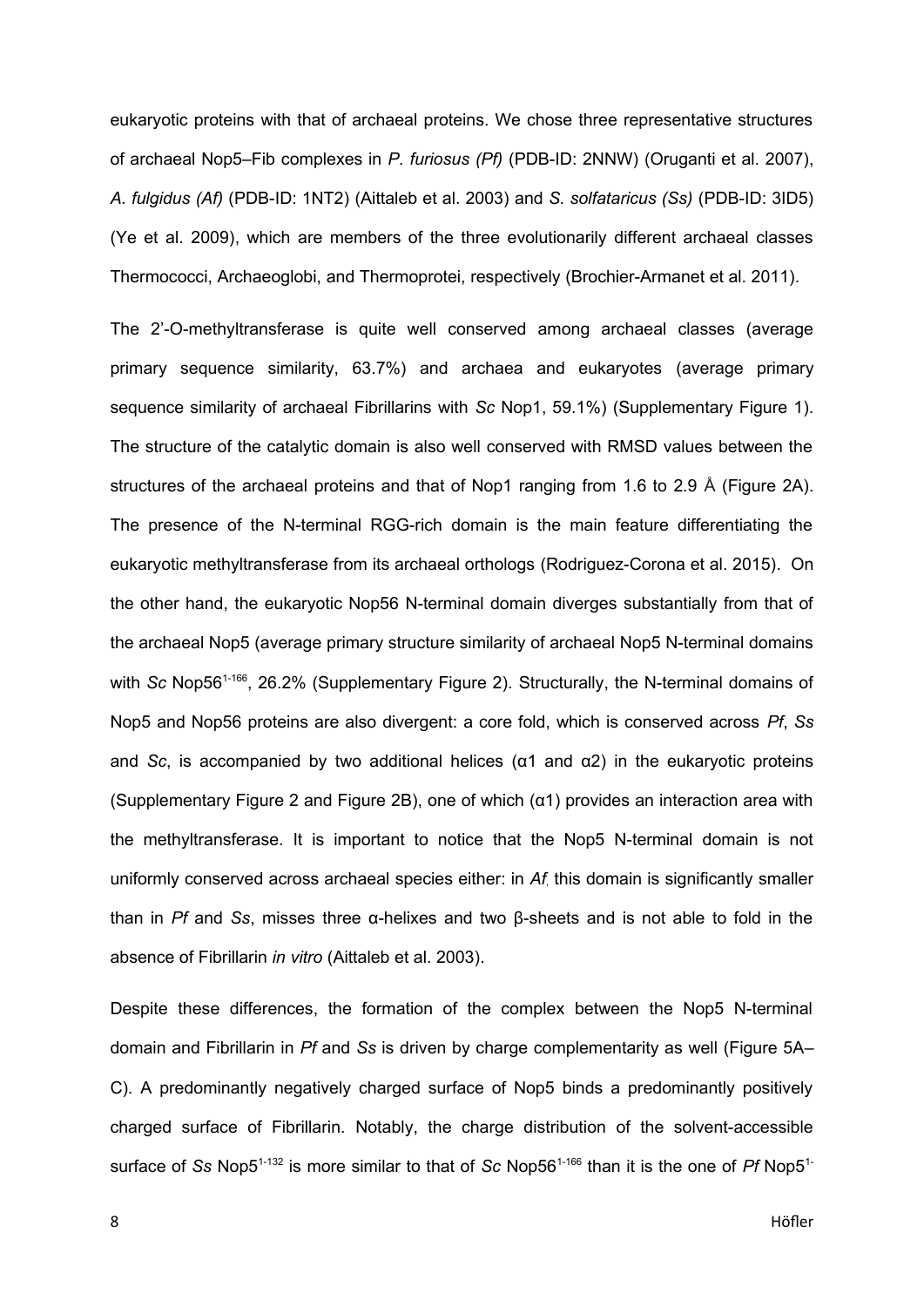<sup>123</sup>. Nevertheless, the *Ss* Fibrillarin surface interacting with Nop5 is considerably less charged than the corresponding surface of *Sc* Nop1. *Pf* Nop51-123 displays a higher number of aromatic residues on the interaction surface with Fibrillarin, limiting the accessibility to the charged residues. Thus, while the driving force for the formation of the complex is conserved from *Pf* and *Ss* to *Sc*, the details of the interactions differ both among archaeal species and between archaea and eukaryotes.

Different from all other complexes, the interacting surfaces of the *Af* proteins show little charge complementarity to each other, suggesting that complex formation is driven by hydrophobic contacts (Figure 5D). This fact may explain how the presence of Fibrillarin promotes folding of the *Af* Nop5 N-terminal domain, as the folding process requires hydrophobic interactions.

**The eukaryotic Nop56–Nop1 complex lacks conserved aromatic interactions present in the archaeal orthologs.** Next, we analyzed the differences in the interaction interfaces of eukaryotic and archaeal complexes in atomic details. Nop1-Y195, a conserved Tyr in β7 of the methyltransferase, forms a hydrogen bond with Nop56<sup>1-166</sup>-α7 Q151 and stabilizes the complex via a polar interaction (Figure  $6A$ , F). This Nop56<sup>1-166</sup> Gln is well conserved in eukaryotes (Figure 6G), while in archaea the same position is occupied by a hydrophobic amino acid and a hydrophobic cluster is built around the conserved Tyr. *Pf* Nop5-α6 W104, F105 and Y108 surround *Pf* Fib-Y102 (Figure 6B); *Ss* Fib-Y105 is part of a cluster comprising *Ss* Nop5-Y113 and Y114, with the hydrophobic contacts being reinforced by *Ss* Nop5-L117 (Figure 6C); even in *Af*, despite the peculiar characteristics of the *Af* Nop5–Fib complex, this hydrophobic cluster is conserved (Figure 6D). The structure of the Nop5–Fib complex of *M. janaschii* (*Mj*) is not available; nevertheless, docking of the crystal structures of Nop5 and Fib with the ClusPro 2.0 Webserver (Kozakov et al. 2013, 2017; Vajda et al. 2017) shows that two aromatic residues of *Mj* Nop5-α6 (Y96 and F99) could build a hydrophobic cluster with the conserved *Mj* Fib-Y102 (Figure 6E, H). The presence of at least two aromatic residues on Nop5-α6 is characteristic of archaeal proteins, while eukaryotic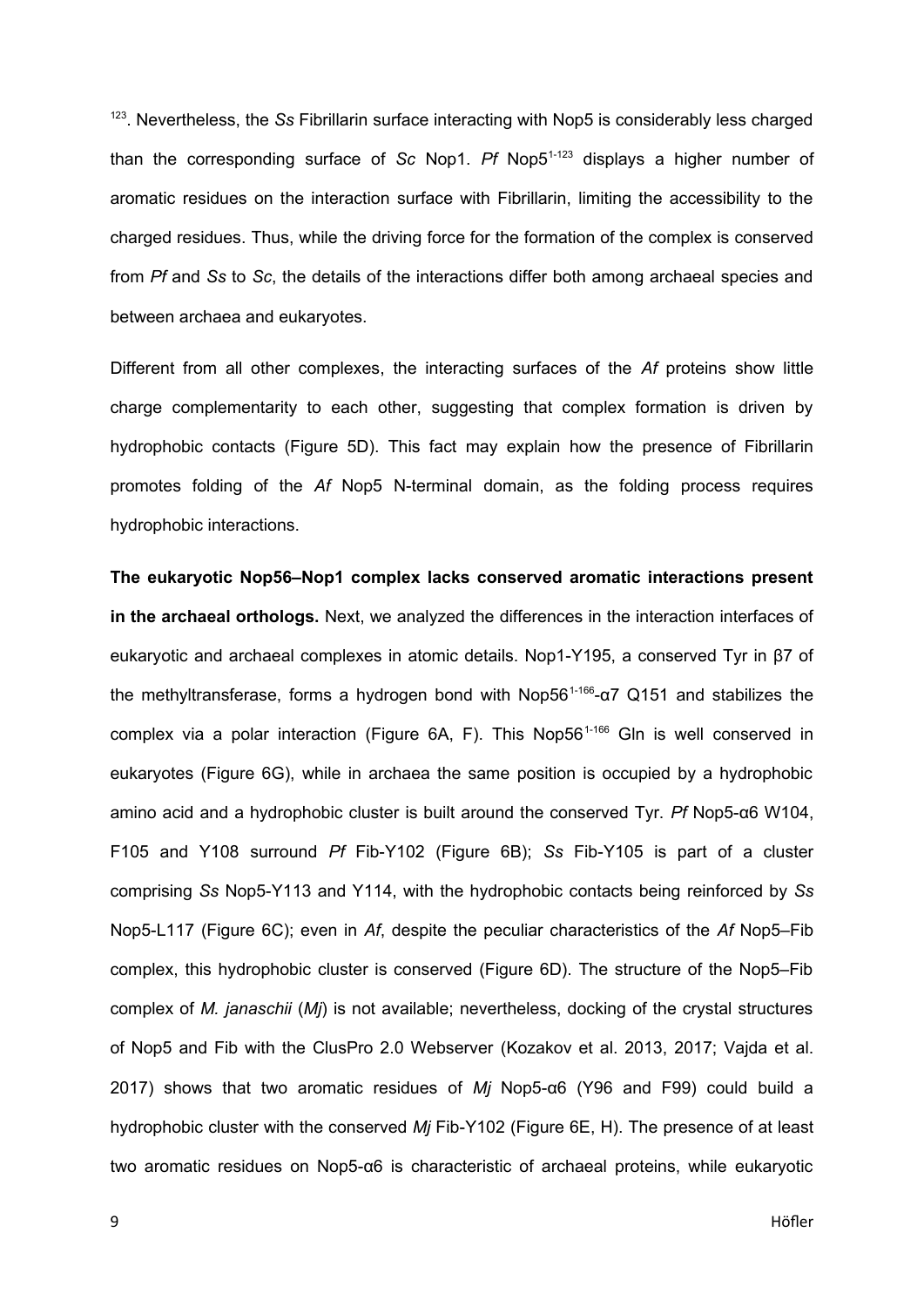Nop56 proteins have a polar, negatively charged residue at the central position of the aromatic cluster (Figure 6G–H).

Next, we tested whether the difference in the nature of the interactions of the conserved Tyr is crucial in determining the selectivity of the *Sc* Nop56 N-terminal domain for *Sc* Nop1 versus Pf Fibrillarin. We generated the *Sc* Nop56<sup>1-166</sup>-L147W/E148F mutant (Nop56<sup>1-166</sup>-WF) and tested its ability to bind Nop183-327 (Figure 3E) and *Pf* Fib (Figure 3F). The double mutation did not perturb the binding preferences of Nop56<sup>1-166</sup> suggesting that this interaction area is not crucial for the formation of a stable protein–protein complex.

# **Eukaryotic proteins Nop56 and Nop58 evolutionarily acquired an additional α-helix at the binding interface with Nop1.**

Eukaryotic Nop56 and Nop58 proteins have a 23–26 amino acids long insertion between β2 and β3, which folds into helices α1 and α2 (Figure 7A). α1 is at the interface with Nop1 and enables Nop56 to interact with its extended C-terminal tail (Figure 7 B). In archaea, where the two additional α-helices are missing, the Fibrillarin C-terminal end cannot interact with the Nop5 N-terminal domain and remains shorter than in eukaryotes (Figure 7C–E).

The primary sequence of α1 is reasonably well conserved across eukaryotes but is slightly more hydrophobic in vertebrates than in fungi (Figure 7F). On the other hand, the amino acid composition of the C-terminal tail of Nop1/Fib diverges (Figure 7E): in vertebrates, it contains a poly-proline stretch, which makes it more rigid and hydrophobic, while in fungi the prolines are substituted by polar residues. Despite these differences, all eukaryotic proteins share a predominantly negatively charged surface on Nop56-α1, which matches the total positive charge of the Nop1/Fib C-terminal tail. Thus, the interaction between the Nop56-α1 and the Nop1/Fib C-terminal tail contributes to the overall charge complementarity of the binding interface in all eukaryotes, with vertebrates displaying a higher contribution of hydrophobic contacts.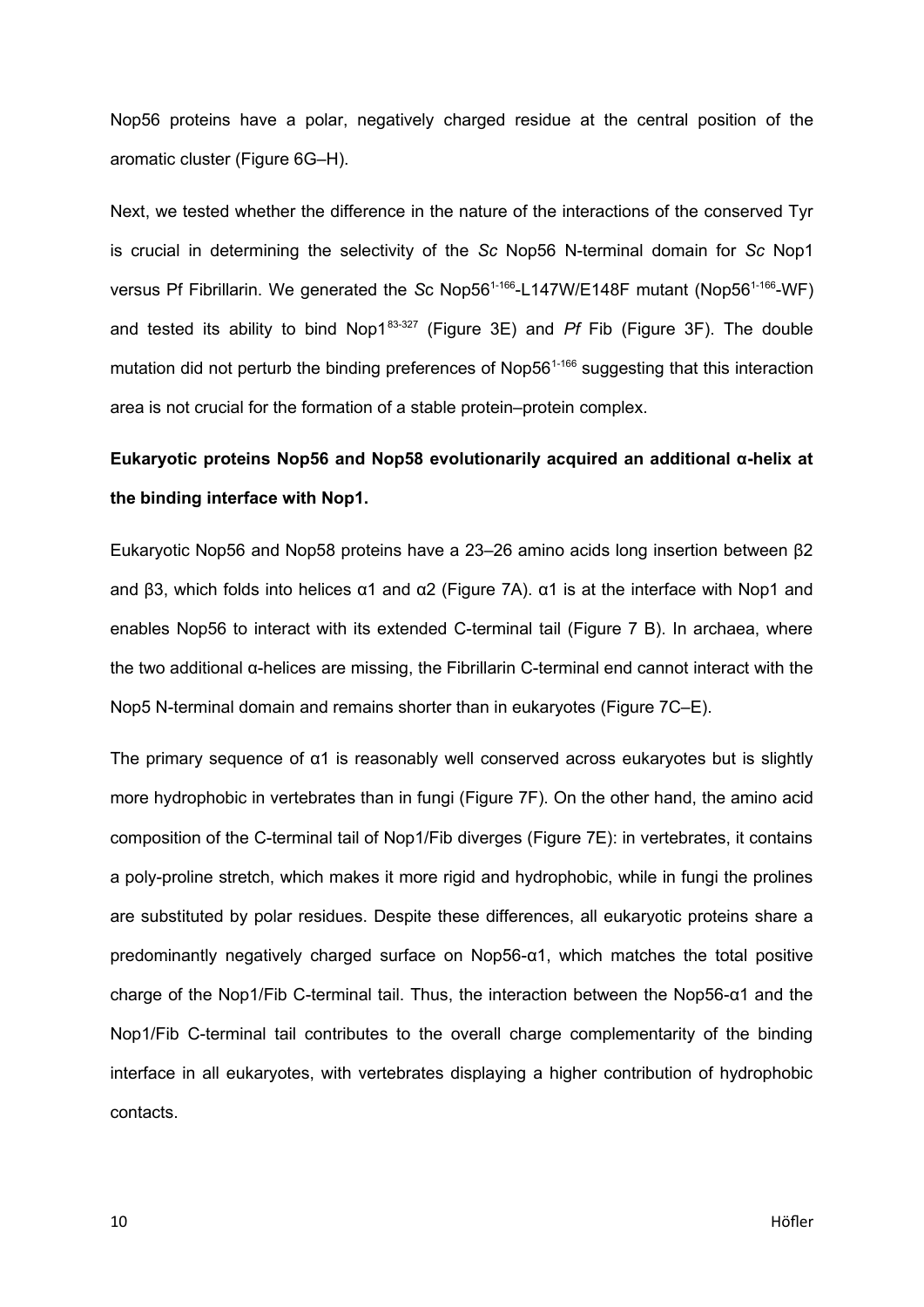In archaea, the interaction interface ends at Nop5-α5 (corresponding to Nop1-α6), which presents mostly polar side chains to Fibrillarin (Figure 7C–D, G); thus, the electrostatic nature of the protein–protein interactions is conserved at this site from archaea to eukaryotes.

To test whether the interaction between the extended C-terminal tail of Nop183-327 and Nop56α1 is pivotal to the formation of a stable Nop56–Nop1 complex, we generated Nop1<sup>83-321</sup>, lacking the C-terminal tail, and the Nop56<sup>1-166</sup>-Q35A/N39A mutant. We then used sizeexclusion chromatography to test the interaction between Nop1 $^{83\text{-}321}$  and wild-type Nop56 $^{1\text{-}166},$ as well as between Nop1 $83-327$  and Nop56<sup>1-166</sup>-Q35A/N39A. We found that complex formation was not compromised by the mutations (Figure 8A, left panel, 8D). Nevertheless, the dissociation constant ( $K_D$ ) of the Nop56<sup>1-166</sup>-Q35A/N39A–Nop1<sup>83-327</sup> complex, measured by isothermal titration calorimetry, was one order of magnitude larger than that of the Nop56<sup>1-</sup>  $166$ –Nop1 $83-327$  complex (Figure 8A, right panel, 8D and Supplementary Figure 3), confirming that the contacts between the Nop1 C-terminal tail and Nop56-α1 contribute to the binding affinity.

**Nop1/Fib helix α4 is central to the formation of the complex with Nop56 and Nop5 in both eukaryotes and archaea.** At the core of the Nop56–Nop1 complex, Nop1-α4 inserts between Nop56-α6 and α7, with Nop1-R231 forming a hydrogen bond with Nop56-β1 E10 (Figure 7H). In all available structures of archaeal Fibrillarin in complex with Nop5, Fib-α4 also inserts between Nop5-α5 and α6. This interaction site has the highest charge complementarity both in archaea and eukaryotes. As in *Sc*, *Pf* Fib-R138 forms a hydrogen bond with Nop5-E7 (Figure 7I). This Fib-α4 Arg is conserved among all eukaryotes but is more variable in archaea (Figure 7L). In *Ss,* the K141 found at this position does not penetrate as deep as to reach Nop5-β1 but instead forms hydrogen bonds with E66 and the backbone of S90 on Nop5-α5 (Figure 7J). Despite preserving a network of hydrogen bonds, the interaction at the same site of the *Af* Nop5–Fib complex involves a completely different set of amino acids (Figure 7K).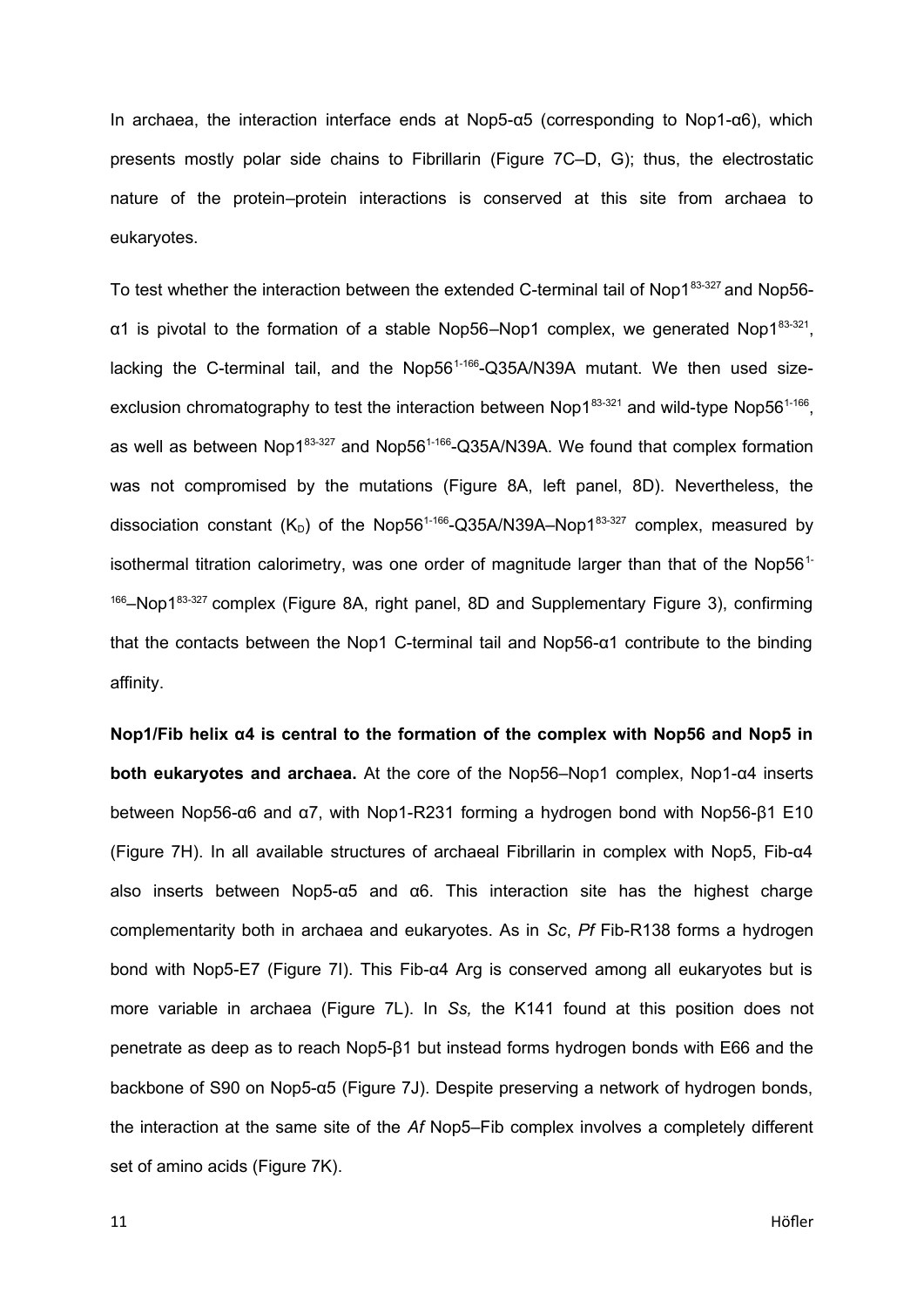To verify the relevance of this interaction site for the formation of a stable Nop56–Nop1 complex, we generated the Nop183-327-R231E and Nop56<sup>1-166</sup>-E10K/E11K mutants and used size-exclusion chromatography to test their ability to form a complex with wild-type Nop56<sup>1-166</sup> and Nop1<sup>83-327</sup>, respectively. None of the two mutants bound the wild-type interaction partners (Figure 8B, D), confirming that the surface charge complementarity is the central driving force of complex formation between Nop1 $83-327$  and Nop56 $1-166$ .

**Repulsion forces between archaeal and eukaryotic proteins.** After establishing the similarities and differences in the nature of the attraction forces between the 2'-Omethyltransferase and the scaffold protein of the Box C/D 2'-O-methylation enzyme in eukaryotes and archaea, we analyzed whether any repulsion force actively counteracts the formation of complexes between *Sc* Nop1 and *Pf* Nop5 or *Pf* Fib and *Sc* Nop56. We compared the structure of the *Sc* Nop56<sup>1-166</sup>–Nop183-327 complex determined here with that of the *Pf* Nop5–Fib complex from (Xue et al. 2010) (PDB-ID: 3NMU) and found two major hot spots where the nature of the side-chains of the ortholog binding partner would cause either severe steric clashes or charge repulsion, thus preventing complex formation (Figure 8C). First, if Fib were substituted by *Sc* Nop1 in the structure of the *Pf* Nop5–Fib complex, E136 of *Pf* Fib-α4 would be replaced by Nop1-K229, resulting in an electrostatic repulsion with *Pf* Nop5-K40 and R122 (Figure 8C, left panel). Second, if Nop1 were substituted by *Pf* Fib in the structure of the Nop56<sup>1-166</sup>– Nop1<sup>83-327</sup> complex, Nop1-D263 and M236 at the interface with Nop56<sup>1-166</sup>-α6 would be replaced by *Pf* Fib-R170 and K143, respectively. R170 could clash with Nop561-166-α1, which is absent in the orthologous *Pf* Nop5 protein; K143 would introduce a positive charge that could cause repulsion with  $Nop56^{1-166}$ -R129 (Figure 8C, middle panel), while *Pf* Nop5 carries a negatively charged Glu at this position.

To test whether these two areas of predicted clashes and repulsion contribute to the incompatibility between archaeal and eukaryotic proteins, we generated three mutants. First, we engineered the Nop56<sup>1-166</sup>-E71K/Y158K to mimic the predicted effect of Nop5-K40 and R122 and tested its interaction with wild-type Nop1 $83-327$  via size-exclusion chromatography.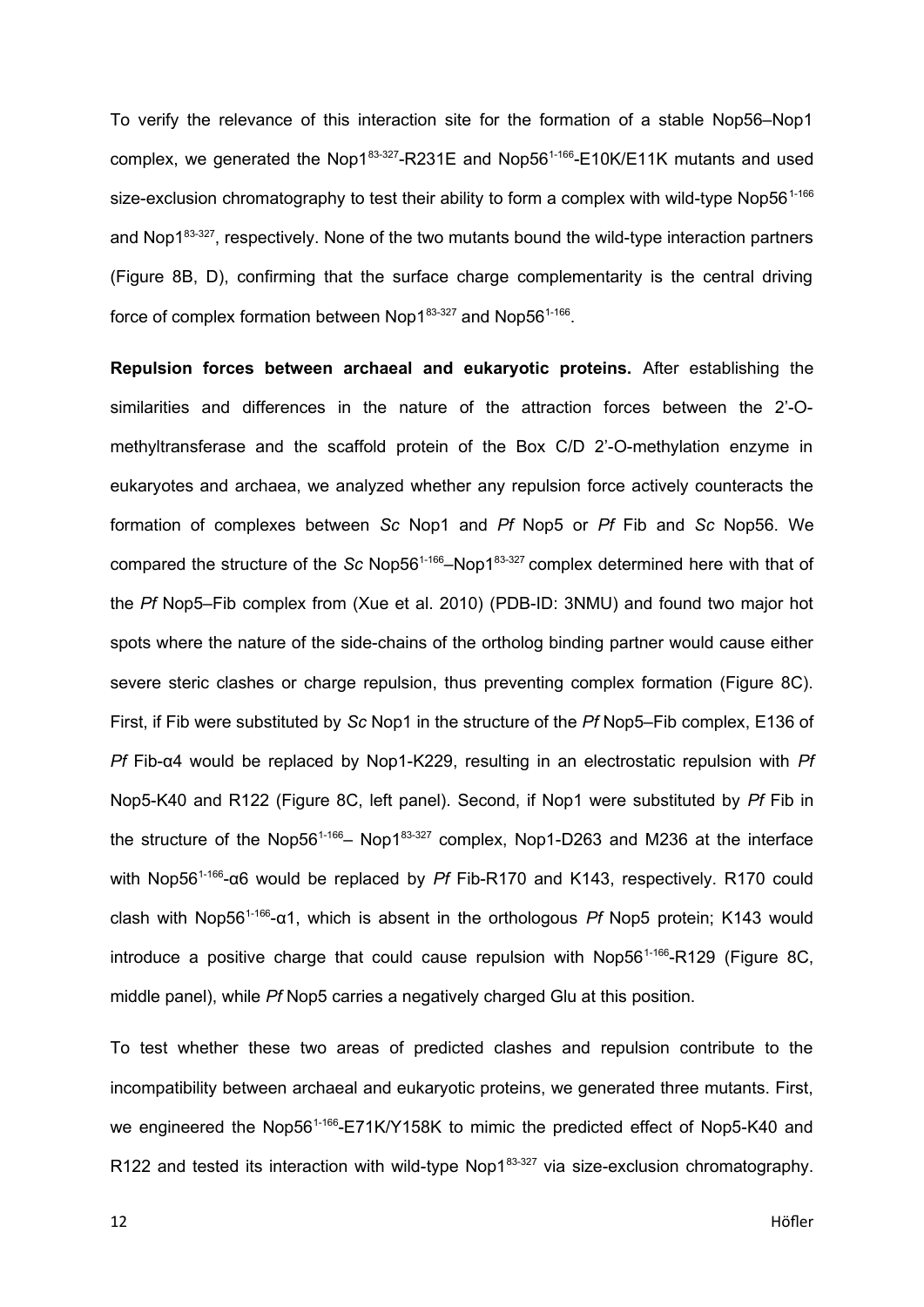The Nop56<sup>1-166</sup>-E71K/Y158K mutant did not form a stable complex with Nop1<sup>83-327</sup> (Figure 8C, right panel, 8D), confirming that *Pf* Nop5-K40 and R122 have a disruptive effect on the formation of the complex between *Pf* Nop5<sup>1-123</sup> and *Sc* Nop1<sup>83-327</sup>. To enhance charge repulsion, we also generated the Nop1 $83-327$ -E222K mutant, which, as predicted, failed to form a complex with Nop56<sup>1-166</sup>-E71K/Y158K (Figure 8C, right panel, 8D). Last, we generated the Nop183-327-D263R/M236K mutant, to mimic the predicted effect of *Pf* Fib-R170 and K143, and tested its ability to form a complex with wild-type Nop56<sup>1-166</sup>. Nop1<sup>83-327</sup>-D262R/M236K did not bind wild-type Nop561-166, confirming the disruptive effect of *Pf* Fib-R170 and K143 on the formation of the complex between *Sc* Nop561-166 and *Pf* Fib (Figure 8C, right panel, 8D).

In conclusion, we identified and confirmed two interface regions where the nature of the amino acid side chain actively disturbs the formation of a cross-species complex and subsequently cause the incompatibility of Nop183-327 with *Pf* Nop51-123 and of *Pf* Fib with Nop56<sup>1-166</sup>.

## **DISCUSSION**

The ability of Nop1 to form a stable complex with the N-terminal domains of Nop56 and Nop58 is essential for its recruitment to the Box C/D snoRNP enzyme. Nevertheless, while the C-terminal domain of the Nop56 and Nop58 proteins is highly conserved across species and even from archaea to eukaryotes, the N-terminal domain of the same proteins is highly variable. Similarly, the methyltransferase is very well conserved in its catalytic site and RNA binding motif (85.7% and 79.5% average similarity between Nop1 and archaeal Fibrillarins, calculated for residues in a range of 4 Å from either the cofactor and substrate-ribose or the RNA, respectively) but more variable in the Nop5 or Nop56/Nop58 interacting surface (53.7% average similarity between Nop1 and archaeal Fibrillarins, calculated for residues in a range of 4 Å from the binding partner). As a result, the proteins from *S. cerevisiae* cannot bind the proteins of *P. furiosus*.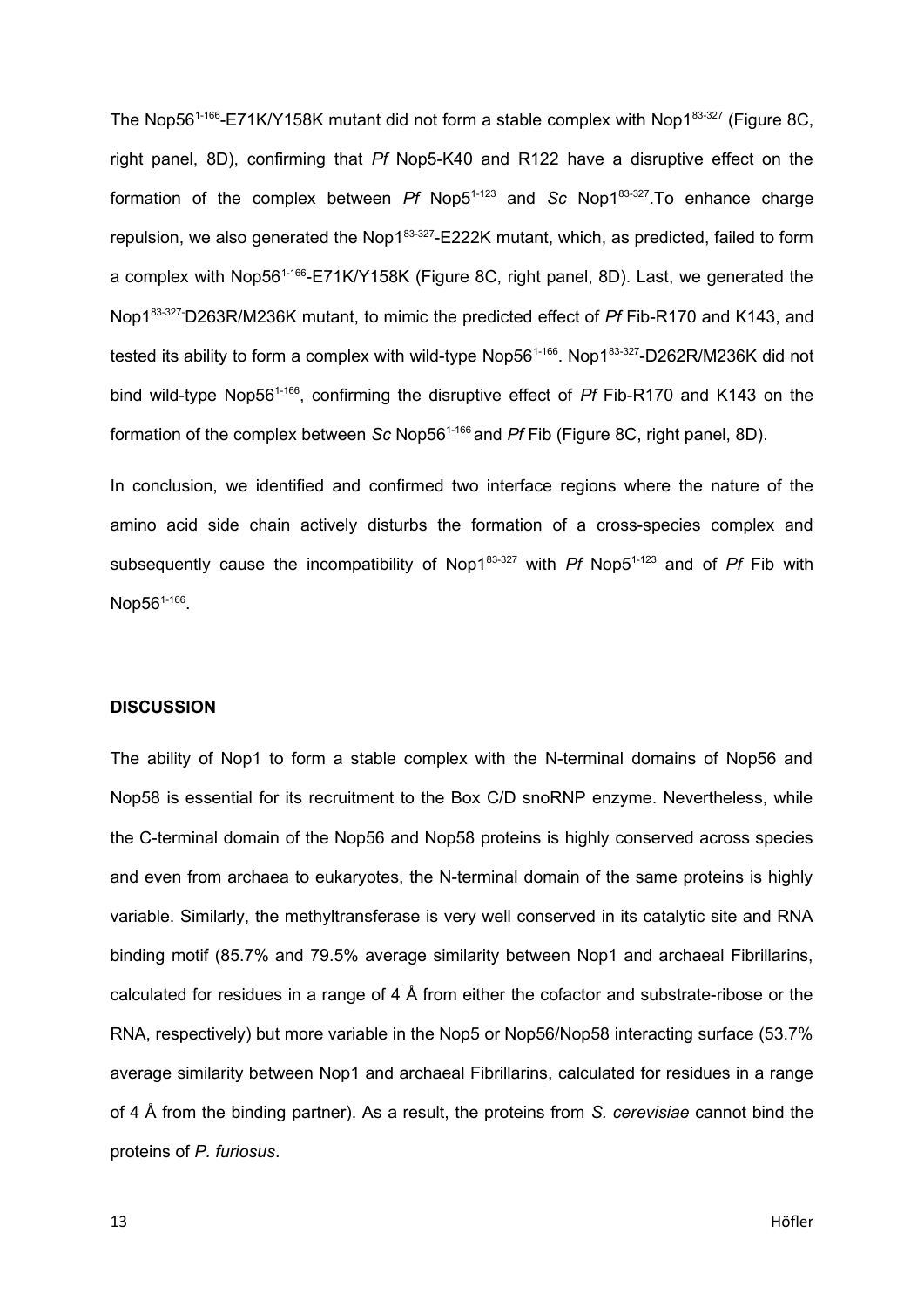The variability of Fibrillarin in regions other than the catalytic site and the RNA binding surface may be a consequence of the additional roles acquired by the protein in eukaryotes with respect to archaea. In *S. cerevisiae* and humans, Fibrillarin methylates Q105 and Q104 of histone H2A, respectively (Iyer-Bierhoff et al. 2018; Tessarz et al. 2014). In this role, the binding partners of Fibrillarin are unknown; however, they are likely to engage the same surface as the Nop56/Nop58 N-terminal domains. Fibrillarin has also been found to interact with nucleophosmin (NPM1) in an RNA-independent manner (Nachmani et al. 2019). Also, in this case the structural details of the interaction are unknown.

Similarly, the Nop56 and Nop58 proteins have acquired a number of additional binding partners in eukaryotes with respect to archaea. While some of these interactions have been found to engage the C-terminal domain (such as the AAA+ ATPase R2TP complex recruiting the C-terminal unstructured tail of Nop58 (Yu et al. 2019)), the binding mode of many other partners is unknown, as for example that of the Drosophila protein hoip, which binds both Nop56 and Nop58 (Murata et al. 2008), or of the component of the R2TP complex Nop17, which binds Nop58 during the assembly of the Box C/D snoRNP (Prieto et al. 2015). In addition, Nop56 has been suggested to act in Burkitt's lymphoma associated with c-Myc mutations (Cowling et al. 2014) through a yet-uncharacterized mechanism. Thus, both Fibrillarin and the N-terminal domains of Nop56 and Nop58 may have coevolved to ensure an efficient mutual interaction while still supporting the binding to other partners.

To date, the only structural information available for an eukaryotic snoRNP has been obtained by cryogenic electron microscopy for a complex assembled around snoRNA U3, which is not a methylation guide RNA (Barandun et al. 2017; Cheng et al. 2019). In this complex two copies of Snu13 bind to two kink-turn motifs in snoRNA U3; conversely, guide RNAs involved in 2'-O-Me contain only one K-turn motif and bind only one copy of Snu13. The architecture of the U3 snoRNP is similar to that of archaeal Box C/D mono-RNPs (Lin et al. 2011); however, it remains unclear whether this architecture can be assumed also for methylation-competent Box C/D snoRNPs. In the U3 snoRNP structure, the N-terminal

14 Höfler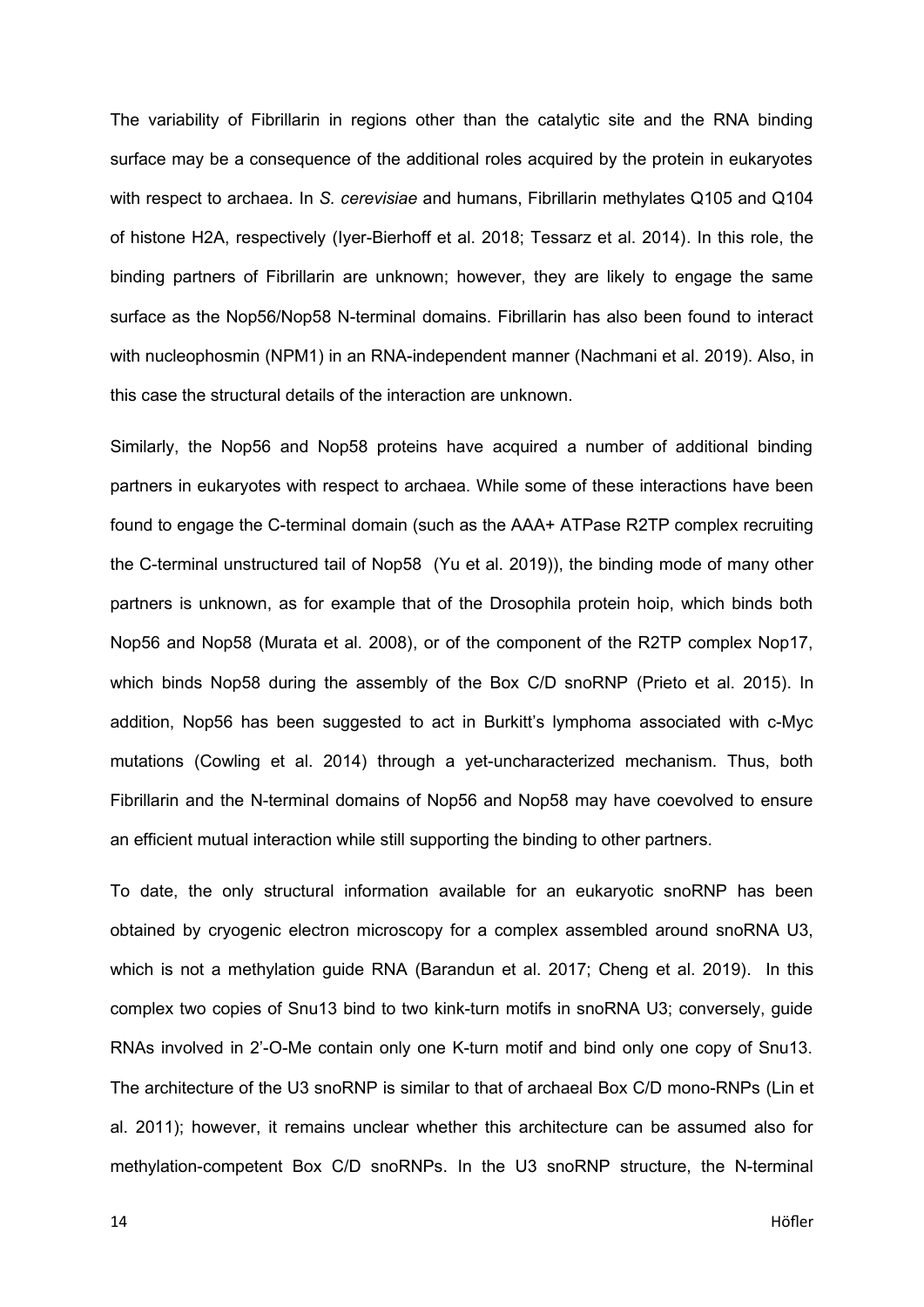domains of both Nop56 and Nop58 bind the SAM-dependent methyltransferase Nop1: yet, due to its limited resolution, the structure gives only incomplete information on the binding interfaces. Here we solve the first high-resolution structure of the Nop56–Nop1 complex of *S. cerevisiae* and reveal the atomic details of the protein–protein interaction surface.

When comparing our high-resolution structure of the *Sc* Nop56<sup>1-166</sup>–Nop1<sup>83-327</sup> complex with the 3.8 Å-resolution cryo-EM structure of the same protein complex integrated in the U3 snoRNP bound to the 90S pre-ribosome (Barandun et al. 2017) (PDB-ID: 5WLC), we observe that Nop183-327 keeps its conformation in the multicomponent complex (Figure 9A), despite engaging in interactions with several other proteins, such as Utp11, Fcf2, Sas10, Utp24 and Bud21 (Barandun et al. 2017; Cheng et al. 2019). The average backbone root mean square deviation (RMSD) of the two Nop183-327 structures is 1.22 Å. In contrast, the Nterminal domain of Nop56 undergoes conformational changes upon interaction with the other binding partners in the 90S pre-ribosome, resulting in an average backbone RMSD of 2.5 Å in the Nop $56^{1.166}$  structures. The conformational changes are localized to the residues comprised between β2 and β3 (region 1), which form α-helices 1 and 2, and the Lys-rich loop between α4 and β4 (region 2) (Figure 9A). Both regions are eukaryotic-specific extensions of Nop56 and are absent in archaeal Nop5. The conformational changes occurring in Nop56-α1 and α2 result in an altered surface charge distribution (Figure 9B) and are correlated with the recognition of the protein binding partner Sof1 (Figure 9C, E, F, Supplementary Figure 4A); similarly, the Lys-rich loop rearranges to interact with the 5' ETS RNA in the 90S preribosome (Figure 9D, G, H).

In the high-resolution structure of the Nop56<sup>1-166</sup>–Nop1<sup>83-327</sup> complex, the amino acid sequence between Nop56<sup>1-166</sup>-β2 and β3 adopts a conformation that optimizes intramolecular interactions (Figure 9E) with hydrophobic residues L22, I27, R30 and L31 oriented towards to core of the protein and hydrophilic or charged residues, such as Q23, D25, D26 and S29, exposed to the solvent. Upon interaction with Sof1, R30 flips outwards by more than 180°, dragging the hydrophobic residues I17, L22, L31 and L33 towards the interaction interface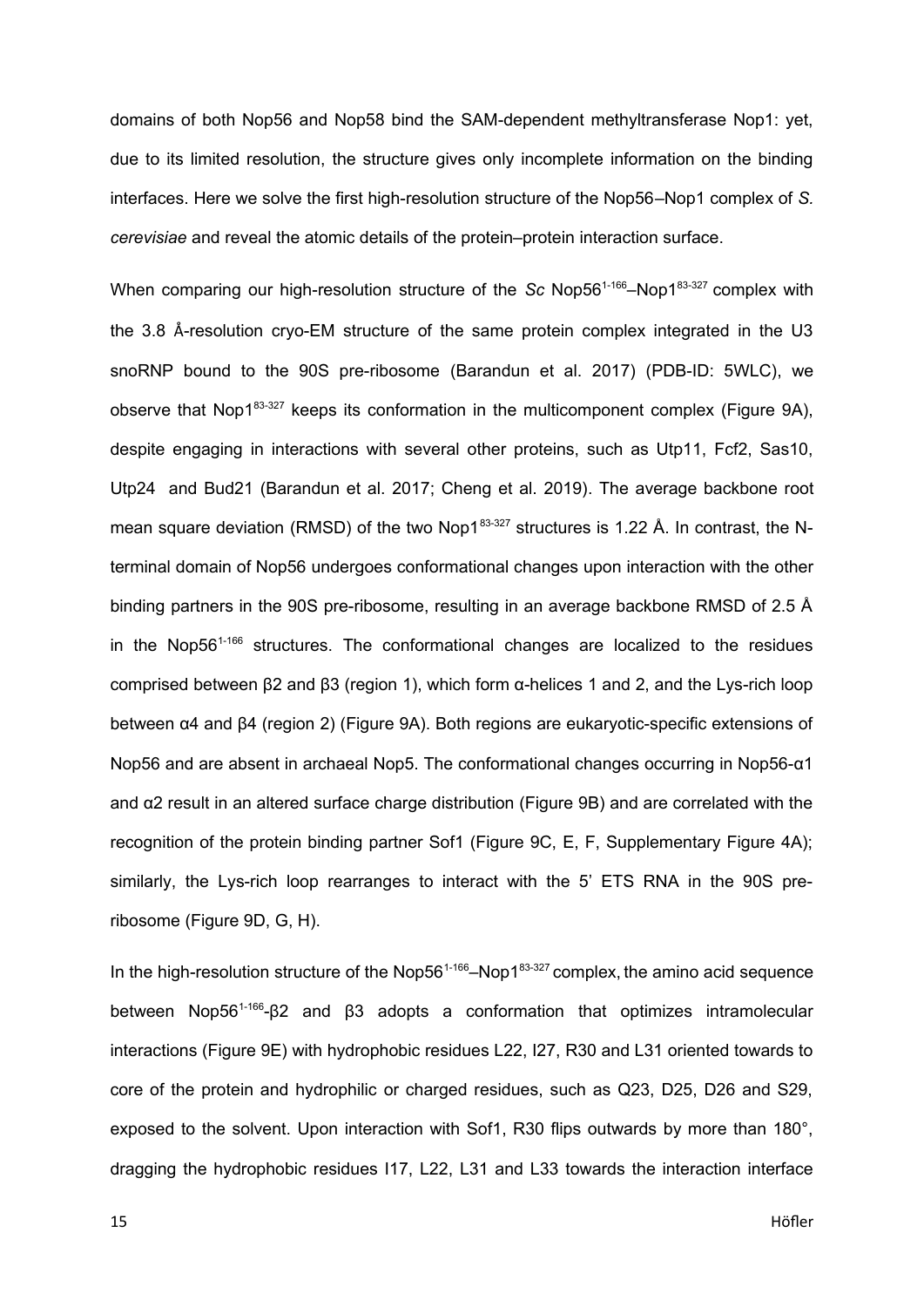with Sof1. At the same time, α1 shifts upwards towards the Nop1 interface (Figure 9F), causing a conformational change of the Nop1 C-terminal tail. This alters the interface between Nop1 $83-327$  and Nop56<sup>1-166</sup> at this site (Supplementary Figure 4A). The rest of the interactions between Nop1 $83-327$  and Nop56<sup>1-166</sup> are well conserved in the two structures (Supplementary Figure 4B-C). However, the better resolution of our crystallographic structure allows determining the position of all side chains with a higher level of accuracy.

The comparison between the structures of Nop56–Nop1 in isolation and as part of the U3 snoRNP in the 90S pre-ribosome shows that the eukaryotic-specific segments of both Nop56 and Nop1 may adopt different conformations to adapt to multiple interaction partners. This observation is also in agreement with our results demonstrating that the interaction between the Nop1 C-terminal tail and Nop56-α1 is not essential for the formation of the Nop56–Nop1 complex. This contact site must likely remain flexible to allow adaptation to other interaction partners, and thus cannot be pivotal to the formation of the Nop56–Nop1 complex.

In the cryo-EM structure of the U3 snoRNP bound to the 90S pre-ribosome, the area corresponding to the Nop58–Nop1 complex is poorly defined. Thus, to verify whether the forces driving the formation of the Nop58–Nop1 complex could be the same as those driving the formation of the Nop56–Nop1, we used MODELLER (Webb and Sali 2016) to generate an homology model of the N-terminal domain of Nop58 based on the structure of Nop56<sup>1-166</sup> in the Nop56<sup>1-166</sup>–Nop1<sup>83-327</sup> complex (Figure 10A). The surface charge distribution of Nop58<sup>1-1</sup>  $155$  at the interface with Nop1 is very similar to that of Nop56<sup>1-166</sup> and conserves the central negatively charged cavity that interacts with Nop1-α4 (Figure 10B). The residues that are crucial for the interaction of Nop56 with Nop1 are conserved in Nop58 (Figure 10C). These include Nop56-E10 (Nop58-E7) in β1, Nop56-E71 (Nop58-E65) in α3, Nop56-D102 (Nop58- E91) in the loop between α5 and β5, Nop56-D126 (Nop58-115), Nop56-R129 (Nop58-R118) and Nop56-R132 (Nop58-121) in α6, as well as the C-terminal residues of both N-terminal domains (Figure 10C, Supplementary Figure 2). Based on these observations it is likely, that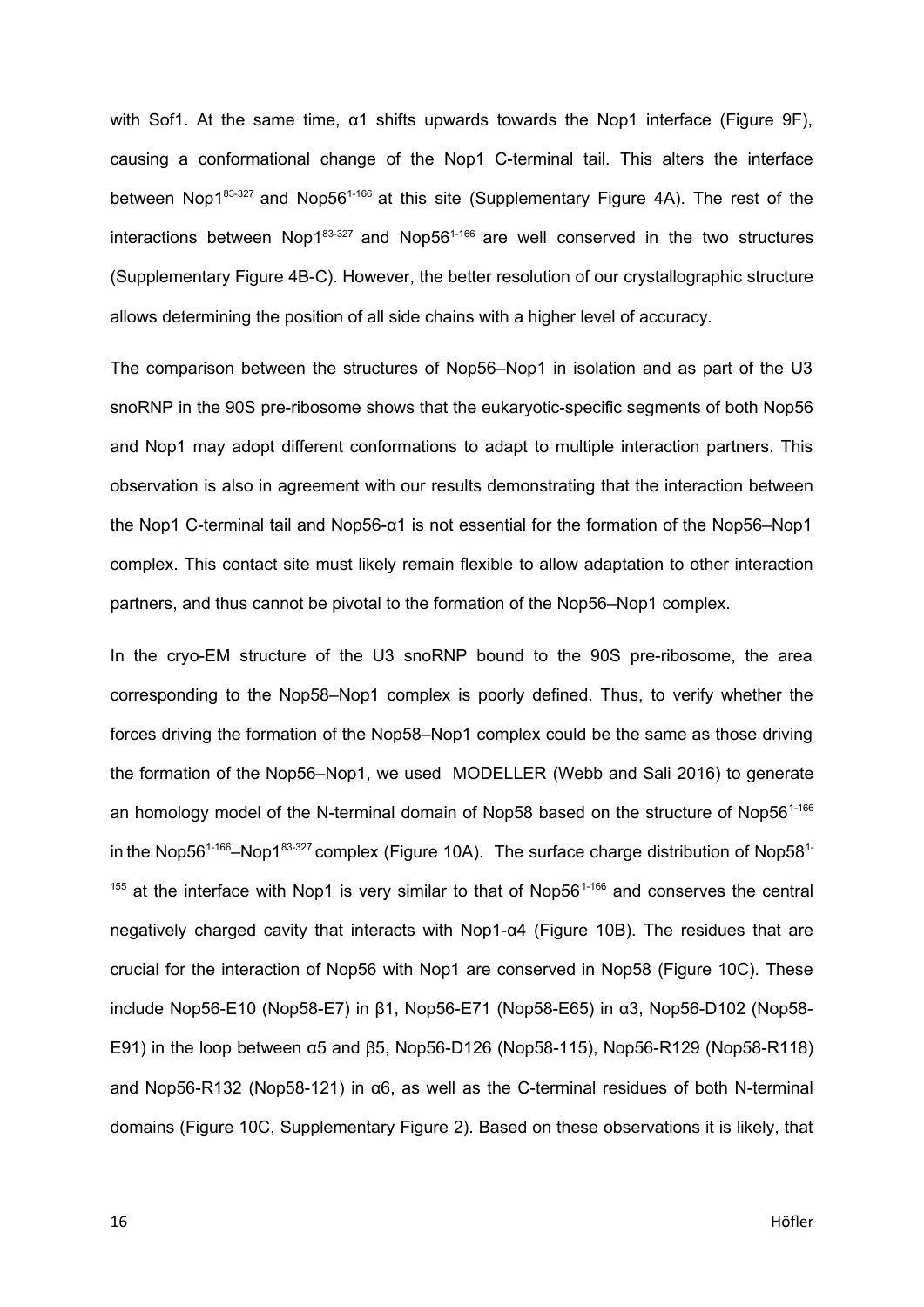the driving forces that govern the formation of the Nop1-Nop56 complex are conserved in the Nop1-Nop58 complex.

Interestingly, Nop58<sup>1-155</sup> and Nop56<sup>1-166</sup> diverge most significantly in the sequence of the eukaryotic-specific insertion between β2 and β3, which we identified as an adaptable hub for protein binding in Nop56<sup>1-166</sup> (Supplementary Figure 2 and Figure 10C). This fact underlines that the eukaryotic-specific insertion has emerged from the need to support interactions with binding partners other than Nop1 and that these binding partners differ between Nop56 and Nop58. The amino acid composition of Nop58-α1 may also influence the binding affinity of Nop58<sup>1-155</sup> for Nop1, as we have shown for the Nop56<sup>1-166</sup>–Nop1 complex (Figure 8A) and could explain the better affinity of Nop1 for Nop56 than for Nop58 (Gautier et al. 1997; Lechertier et al. 2009b).

In conclusion, we have determined the first high-resolution structure of the eukaryotic Nterminal domain of Nop56 bound to the 2'-O-methyltransferase. We have demonstrated that Nop56 has additional structural elements with respect to its archaeal orthologue Nop5, which are involved in the interaction with the eukaryotic methyltransferase and form an adaptable hub for eukaryotic specific binding partners, such as Sof1 in the 90S pre-ribosome. In addition, while the nature of the interaction surface is electrostatic in both eukaryotic and archaeal complexes, the atomic details of the binding are different and reveal coevolution of the two proteins.

The structure and functional mechanism of the eukaryotic Box C/D snoRNP are still unknown, while the structure of the substrate loaded archaeal Box C/D RNP, as well as the regulation of its function, are still a matter of debate. Unclear is also the degree of similarity between the archaeal and eukaryotic enzymes. The structural information presented here is a first step to understand the evolution of the structure and function of the Box C/D RNP responsible for 2'-O-methylation from archaea to eukaryotes.

17 Höfler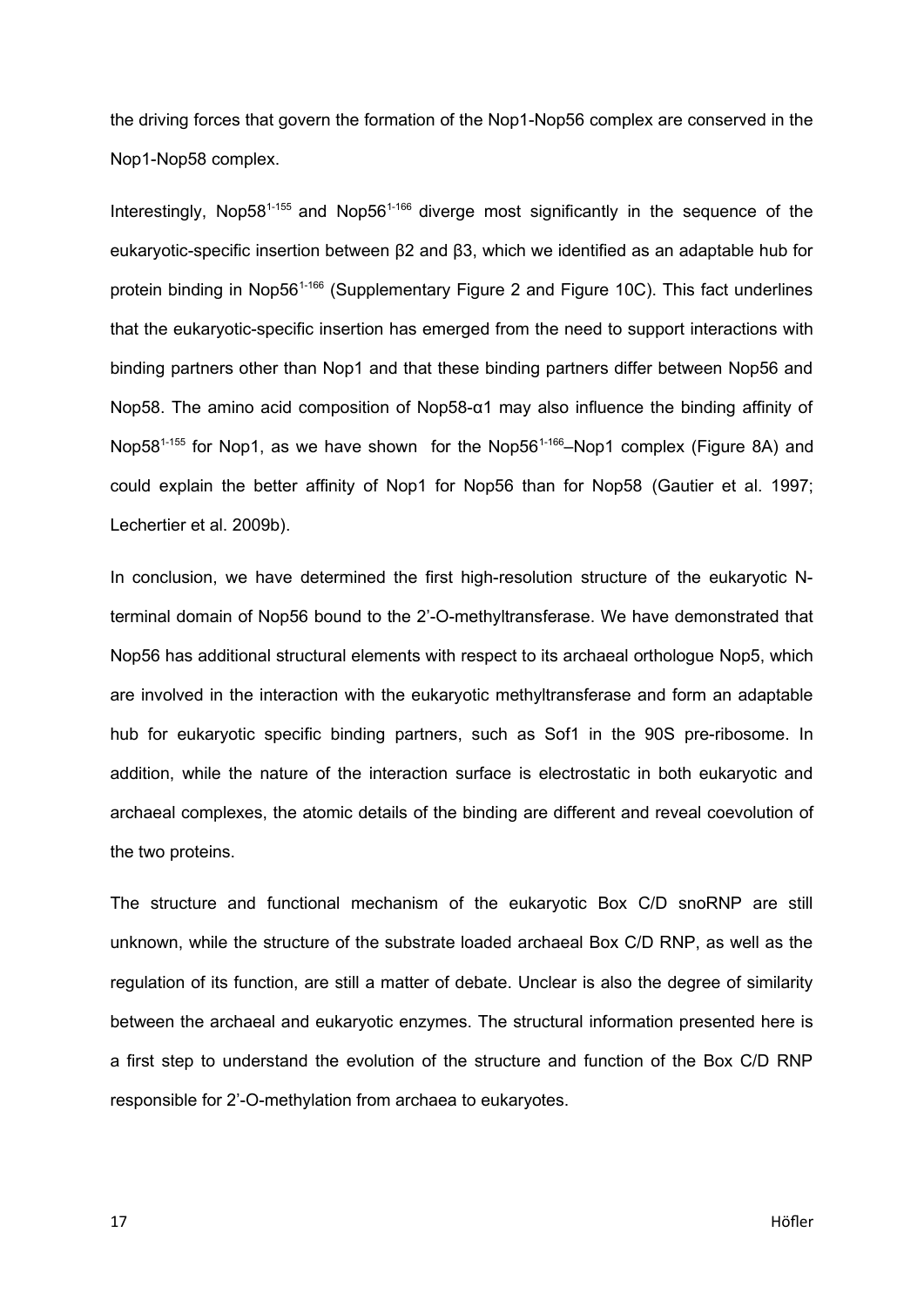## **MATERIAL AND METHODS**

## **Cloning**

The genes of Nop183-327 and Nop56 from *S. cerevisiae* were optimized for codon-usage in *E. coli* and ordered from Invitrogen (by Thermo Fisher Scientific). All primers were purchased from Sigma-Aldrich. Dry genes were spun down and resuspended in sterile high LC-MS grade water (Merck 7732-18-5) to a concentration of  $\sim$  0.25 to  $\sim$  0.1 µg/µl. Genes were amplified via PCR using Phusion® high-fidelity DNA Polymerase (New England Biolabs M0530S). All forward and reverse primers contained the cleavage site for NcoI-HF (New England Biolabs R3193S) and NotI-HF (New England Biolabs R3189S), respectively. Amplified genes were purified using the QIAquick PCR purification kit (Qiagen 28104), cleaved with NcoI-HF and NotI-HF and re-purified with the same kit. The vector (pETM-11) was cleaved using the above-mentioned restriction enzymes and purified in the same way. Ligation used T4 DNA Ligase (New England Biolabs M0202S) with the standard protocol provided by the manufacturer; vector and inserts were mixed in a 1:3 ratio using 60 ng of pETM-11. After ligation, the reaction was transformed into chemically competent *E. coli* Top10 cells by transferring to complete ligation mixture (20 µl) to Top10 cells (50 µl) and incubating the mixture for 30 min on ice followed by a 1 min long heat-shock at 42°C. After the heat-shock, 500 μl of LB medium (Carl Roth<sup>®</sup>) was added and the reaction was incubated for 1 hour at 37 °C. Cells were plated on LB-Agar plates containing Kanamycin (50 µg/ml). The insertion of the gene into to vector was verified by sequencing (Eurofins). Plasmids for Fibrillarin, Nop5, and Nop $5^{1-123}$  subcloned into pETM-11 vectors were available in the lab from previous work (Lapinaite et al. 2013).

## **Mutagenesis**

Mutants Nop1<sup>83-321</sup>, Nop1<sup>83-327</sup>-R231E, Nop1<sup>83-327</sup>-E222K, Nop1<sup>83-327</sup>-D263R/M236K, Nop56<sup>1-166</sup>-L147W/E148F (WF), Nop56<sup>1-166</sup>-E10K/E11K, Nop56<sup>1-166</sup>-E71K/Y158K and Nop56<sup>1-166</sup> <sup>166</sup>-Q35A/N39A were generated using the Pfu Plus! DNA polymerase (Roboklon) and the protocol provided by the manufacturer. PCR products were cleared from the starting material 18 Höfler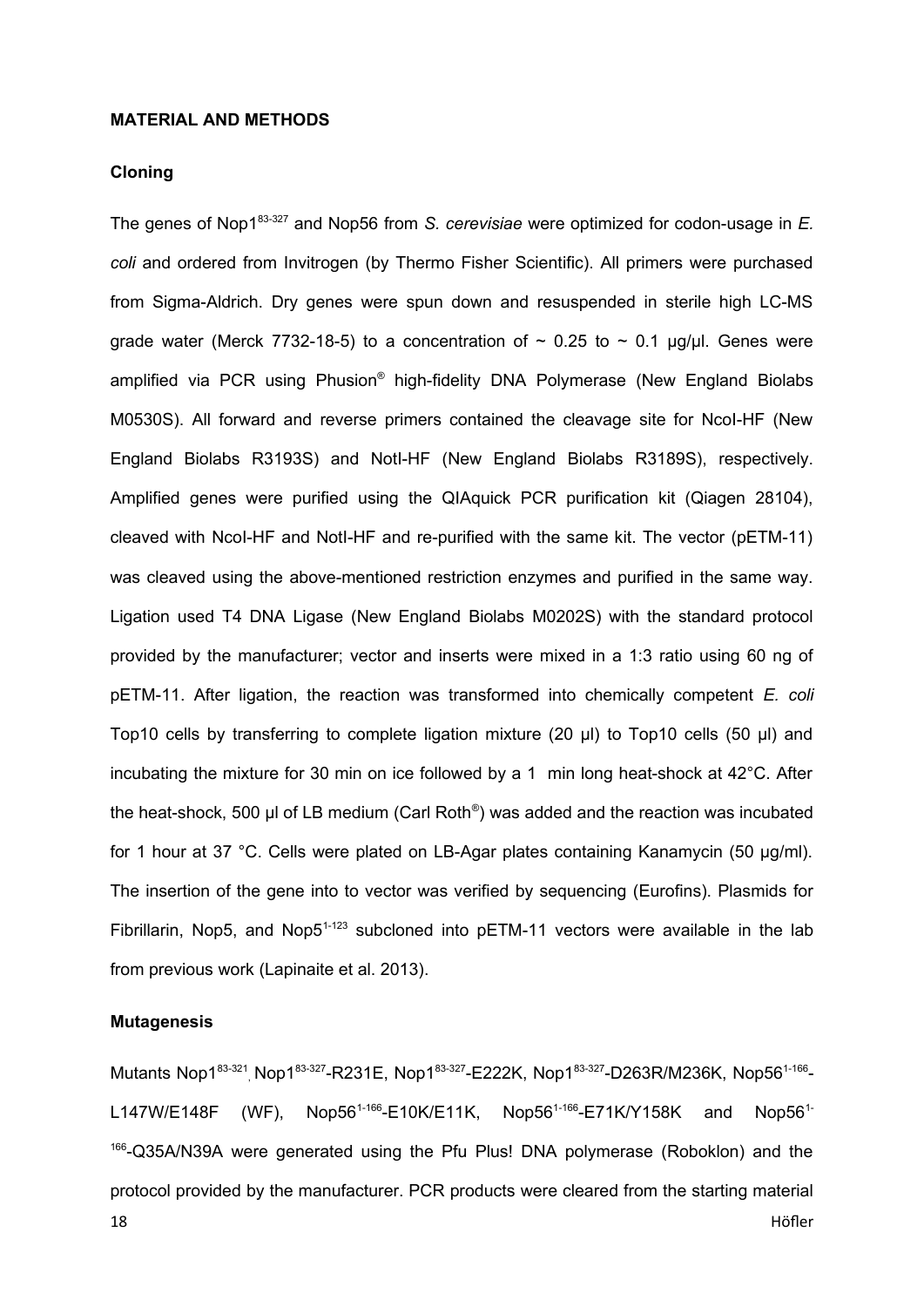by digestion with DpnI (New England Biolabs R0176S); the enzyme was heat-inactivated before transformation into *E. coli* OmniMax cells. Positive mutants were verified by sequencing (Eurofins).

# **Expression and purification**

For expression the plasmids were transformed into *E. coli* BL21(DE3) cells; positive transformants were selected by kanamycin resistance. Cells were grown in LB medium at 37 °C until an OD600 of 0.6-0.8 was reached; cells were then shifted to 16 °C except for the cells expressing Fibrillarin and Nop5<sup>1-123</sup>, which were shifted to 20°C. Expression of Nop1<sup>83-</sup> <sup>327</sup>, Nop56<sup>1-166</sup>, Nop1<sup>83-321</sup>, Nop1<sup>83-327</sup>-R231E, Nop1<sup>83-327</sup>-E222K, Nop1<sup>83-327</sup>-D263R/M236K, Nop56<sup>1-166</sup>-L147W/E148F (WF), Nop56<sup>1-166</sup>-E10K/E11K, Nop56<sup>1-166</sup>-E71K/Y158K and Nop56<sup>1-166</sup>  $166$ -Q35A/N39A was induced by adding IPTG (Carl Roth® 367-93-1) to a final concentration of 0.5 mM. Expression of Fibrillarin and Nop $5^{1-123}$  was induced by the addition of a final concentration of 1 mM IPTG. All proteins were expressed individually. Cells were harvested 18-20 hours after induction by centrifugation at 4500 rpm at 4°C.

Cells were resuspended in lysis buffer (buffer A: 50mM Tris-HCl, 1 M NaCl, 10% glycerol, 10 mM imidazole, pH 7.5). One tablet of cOmplete, EDTA-free protease inhibitor cocktail (Roche) and 1 mg of lysozyme (Carl Roth® 12650-88-3) were added for 30 min on ice. After incubation, the cells were lysed using sonication for 30 min. The lysate was then centrifuged at 18500 rpm for 1 hour at 4 °C and the supernatant carefully decanted. For Fibrillarin and Nop5<sup>1-123,</sup> the supernatant was heated for 15 min at 80 °C and again centrifuged as described above.

All proteins were purified from the supernatant using 5 ml HisTrap<sup>TM</sup> FF columns (Cytiva) connected to Äkta pure or Äkta start systems (GE Healthcare). The supernatant was loaded using lysis buffer (buffer A, described above). The column was then washed three times with three columns volumes of buffer B (50 mM Tris-HCl, 1 M NaCl, 10% glycerol, 10 mM imidazole, 1 M LiCl, pH 7.5) and the protein was eluted using a gradient of buffer C (50 mM Tris-HCl, 1 M NaCl, 10% glycerol, 1 M imidazole, pH 7.5). The collected proteins were buffer-19 Höfler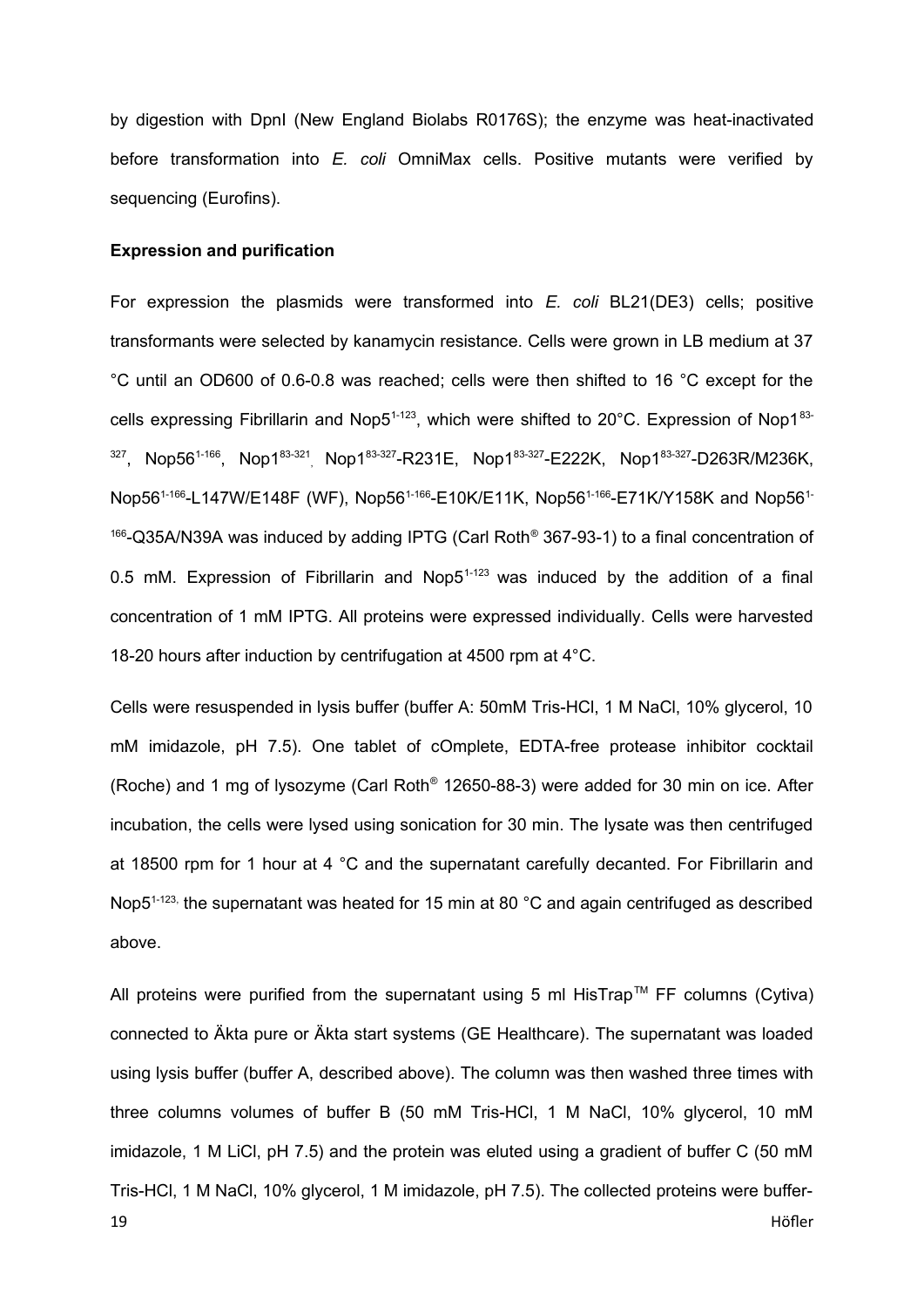exchanged in buffer A using a HiPrep 26/10 Desalting column (Cytiva). To remove the Nterminal His-tag all proteins were incubated with His-tagged TEV protease (made in-house) overnight at 4 °C. TEV protease and cleaved His-Tag were removed from the proteins using a 5 ml HisTrap™ FF column (Cytiva).

# **Complex assembly**

Purified Nop1 $83-327$  and Nop56<sup>1-166</sup>, or mutants thereof, were mixed in a 1:1 ratio and incubated for 15 min at room temperature before further purification steps. All complexes were purified using size-exclusion chromatography (SEC) on an Äkta pure system at room temperature with running buffer D (50 mM sodium phosphate, 100 mM NaCl, 10 mM β-mercaptoethanol, pH 7.0) or running buffer E for crystallization (50 mM Tris-HCl, 50 mM NaCl, 1 mM DTT, pH 7.5). A Superdex 200 Increase 10/300 GL column (Cytiva) or, for the preparation of the crystallization sample, a HiLoad 16/600 Superdex 75 pg column (Cytiva) were used. Purity was assessed using SDS gel-electrophoresis. For crystallization, the purified complex was concentrated using Amicon® Ultra-15 10K centrifugal filters (Merck).

# **Isothermal Titration Calorimetry measurements**

Isothermal titration calorimetry measurements of Nop1 $83-327$  with Nop56<sup>1-166</sup> and of Nop1 $83-327$ with Nop56<sup>1-166</sup>-Q35A/N39A were performed using a TA Instruments Nano ITC calorimeter with a cell temperature of 20 °C applying a stirring rate of 300 rpm. Due to the limited solubility of Nop1 $83-327$  in the absence of Nop56<sup>1-166</sup> under low salt conditions, both proteins were kept in 50 mM sodium phosphate, 500 mM NaCl, 10 mM β-mercaptoethanol, pH 7.0, rather than in running buffer D, which was instead used for size-exclusion chromatography. Nop183-327 was placed in the measurement cell at either 100  $\mu$ M or 85  $\mu$ M, while Nop56<sup>1-166</sup> and Nop56<sup>1-166</sup>-Q35A/N39A were used as titrant at concentrations of either 970 µM or 917 µM. Blank measurements were performed for both titration series. The data was analyzed with the NanoAnalyze software provided by TA Instruments and plotted with OriginPro 2020. The exact values of the  $K_D$  and the other binding parameters reported in Supplementary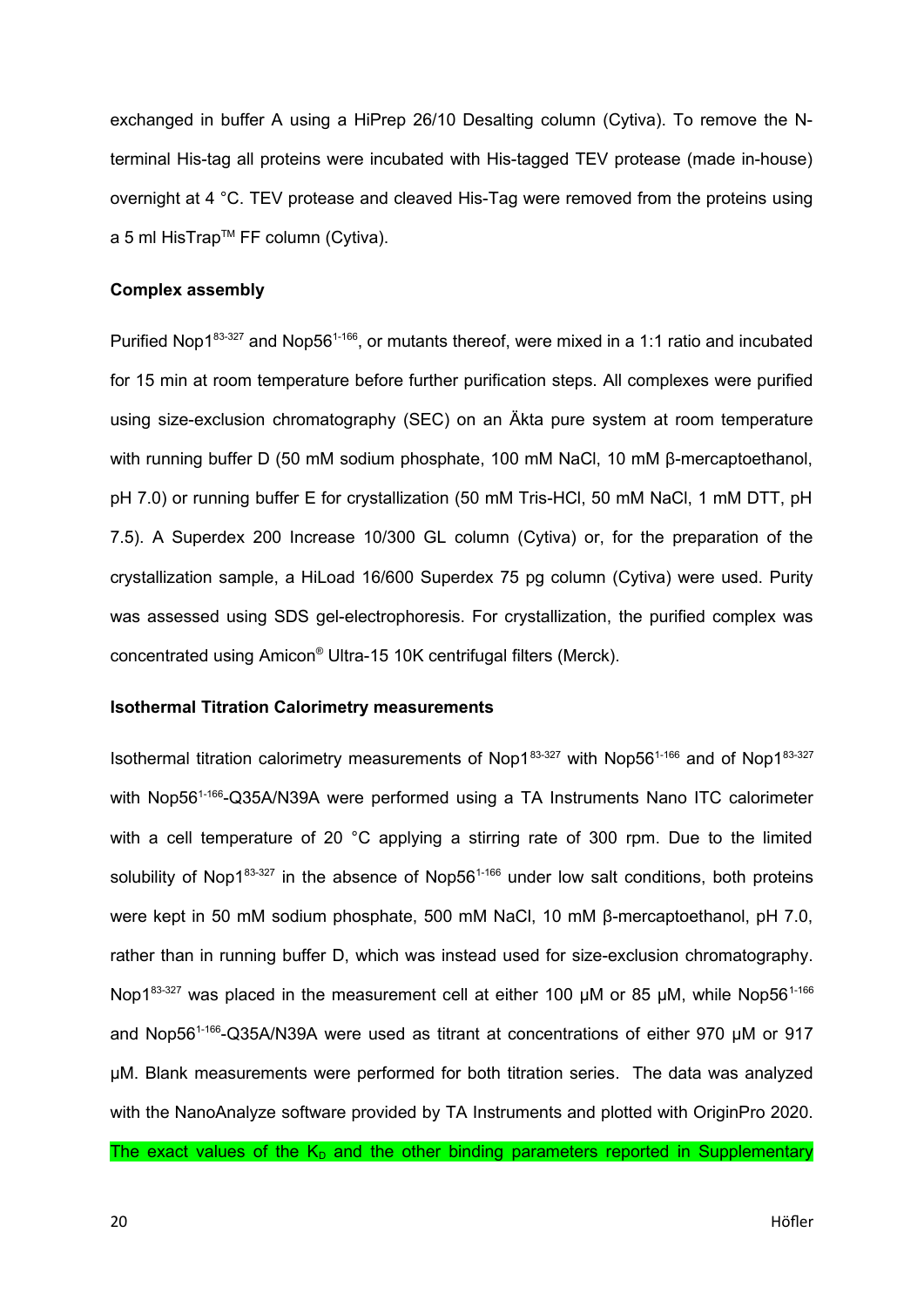Figure 3 are however inaccurate, as some  $Nop1<sup>83-327</sup>$  precipitated during the measurements due to stirring.

#### **Crystallization**

A concentrated solution of  $\sim$  10 mg/ml of Nop56<sup>1-166</sup>-Nop1<sup>83-327</sup> in crystallization buffer was used for crystallization by sitting drop vapor diffusion. Initial crystallization screens were set up with a Crystal Pheonix crystallization robot (Art Robbins Instruments) using NeXtal DWBlock Suites (Qiagen); JCSG Core I Suite, JCSG Core II Suite, JCSG Core II Suite, JCSG Core IV Suite, Protein Complex Suite, Nucleix Suite, PEG Suite, and PEG II Suite. The drop solution was equilibrated against 200 µl of reservoir solution at 12 °C. Crystals appeared in the Protein Complex Suite screen as well as in the PEG Suite screen after one week. Based on the two best hit conditions, grid screens were set up and incubated at 12 °C. After one week crystals were obtained in multiple conditions, the best of which was 0.1 M HEPES (pH 7.5), 0.1 M LiCl, and 40% PEG400. Cryo-protection was achieved by the addition of 10% (2*R*, 3*R*)-2,3-butanediol before flash-freezing.

# **Data collection and processing**

Data were collected at beamline P11 of PETRA III, DESY (Deutsches Elektronen-Synchroton, Hamburg, Germany) (Burkhardt et al. 2016). The datasets were recorded at 100K ( $\lambda$  = 1.03 Å) and processed using the AutoPROC toolbox (Vonrhein et al. 2011) executing XDS (Kabsch 2010) followed by Pointless (Evans 2006) and Aimless (Evans and Murshudov 2013) from the CCP4 program suite (Winn et al. 2011). The high-resolution cut off was determined using a signal/noise ratio (I/σ(I)) of 2.0.

## **Structure determination and representation**

The crystal structure of Nop56<sup>1-166</sup>-Nop1 $^{83-327}$  was solved by molecular replacement executing Balbes (Long et al. 2008) from the CCP4 suite (Winn et al. 2011). For Nop183-327 human Fibrillarin (PDB-ID: 2IPX, sequence identity: 74%) was found as a working search model. For Nop56<sup>1-166</sup> a model was built using the Phyre2 web server (Kelley et al. 2015) and energy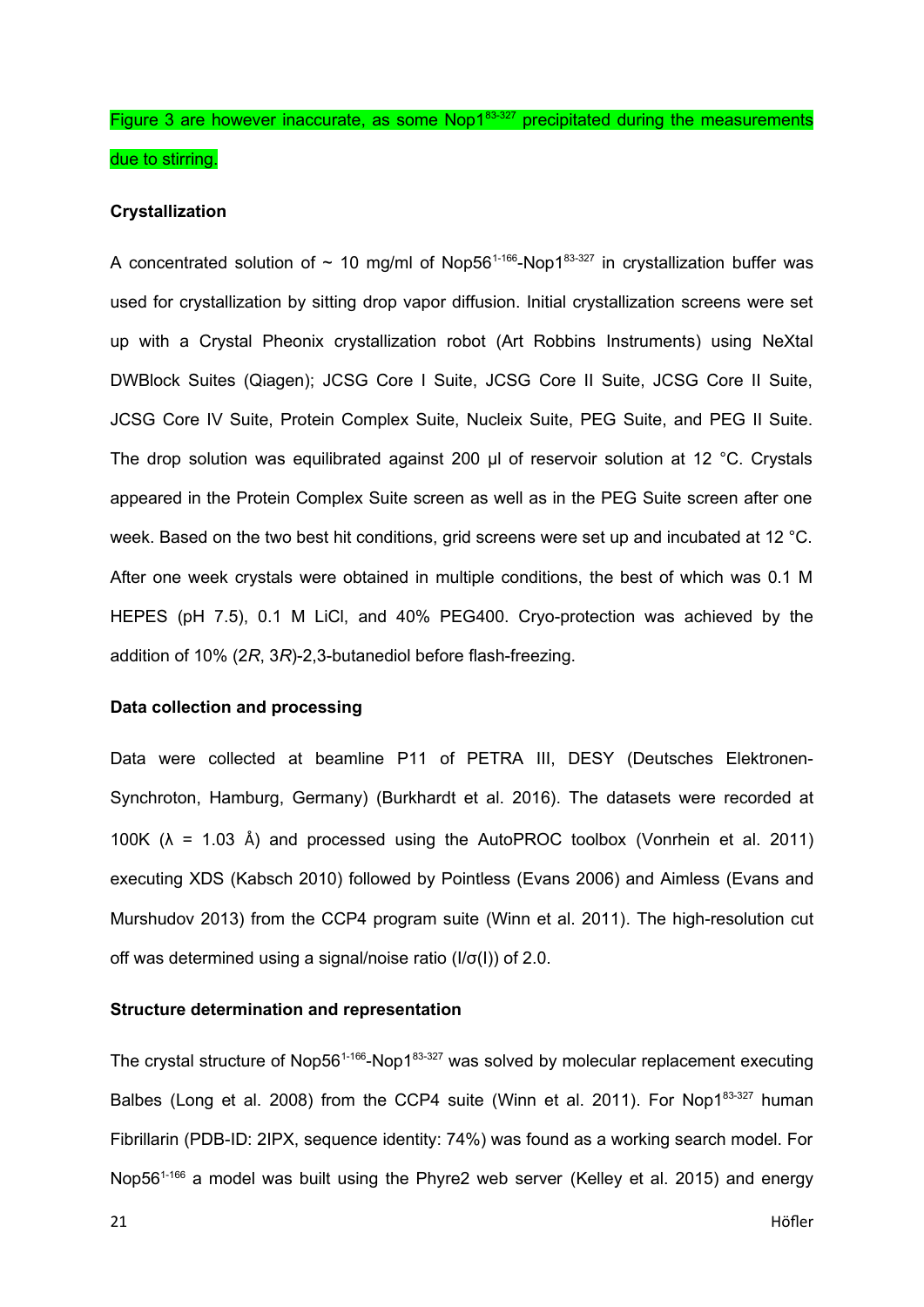minimized using Maestro from the Schrödinger2018 suite (Schrödinger, LLC). This model was used as a search model using Phaser (McCoy et al. 2007) from the Phenix suite (Adams et al. 2010) including the fixed partial solution containing only the model for Nop183-327. Initial structural models were built with AutoBuild (Terwilliger et al. 2008) from the Phenix software package (Adams et al. 2010). The models were analyzed and completed by iterative modelbuilding and refinement cycles using Coot (Emsley et al. 2010) and Phenix.refine (Afonine et al. 2012), including TLS-refinement and the addition of hydrogens in riding positions. Data collection and refinement statistics are summarized in Table 1.

Surface electrostatics for Figure 4 and 5 were calculated using the Adaptive Poisson-Boltzmann Solver (APBS) 2.1 (Jurrus et al. 2018).

## **Sequence alignments**

All alignments shown in Figures 6 and 7 were done manually based on available structures or models and formatted with Espript 3.0 (Robert and Gouet 2014). (Sc – *S. cerevisiae*, Sp – *S. pombe*, Hs – *H. sapiens*, Mm – *M. musculus*, Xl – *X. leavis*, Dr – *D. rerio*, Pf - *P. furiosus*, Ph – *P. horikoshi*, Ss – *S. solfataricus*, Af – *A. fulgidus*, Mj – *M. janaschii*).

## **Data Availability**

Structural data have been deposited in the Protein Data Bank ([https://www.rcsb.org](https://www.rcsb.org/)) with the PDB code 6ZDT.

#### **ACKNOWLEDGMENTS**

We thank DESY (Hamburg, Germany), a member of the Helmholtz Association HGF, for the provision of experimental facilities. Parts of this research were carried out at PETRA III using beamline P11. The authors thank Ute Widow and Susanne zur Lage, HZI, for excellent technical assistance in the wet lab. This work has been funded by the Deutsche Forschungsgemeinschaft through a project grant to TC in the frame of the SPP "Chemical Biology of Natural Nucleic Acids Modifications" (CA 294/11-1).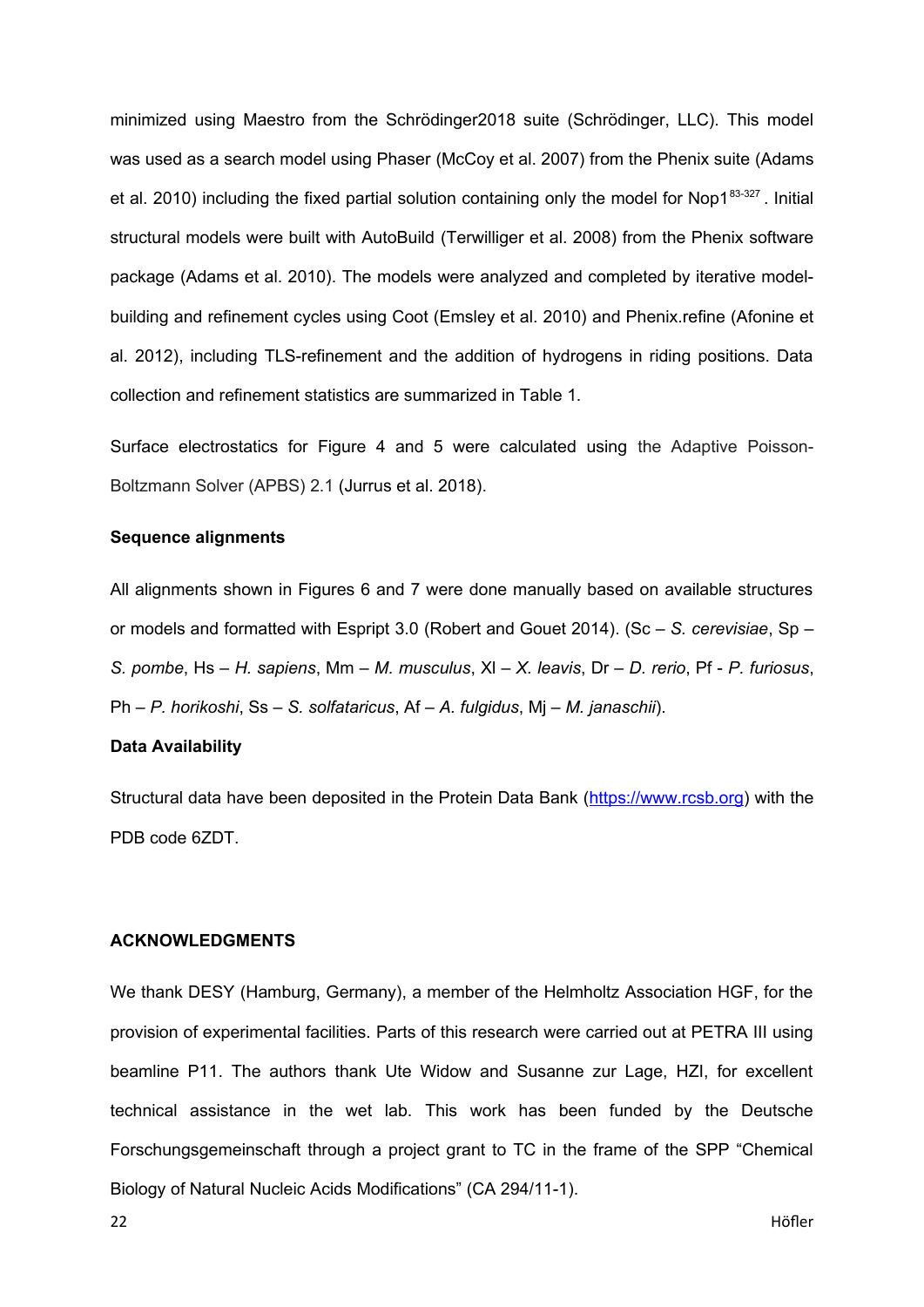# **REFERENCES**

- Adams PD, Afonine PV, Bunkóczi G, Chen VB, Davis IW, Echols N, Headd JJ, Hung L-W, Kapral GJ, Grosse-Kunstleve RW, et al. 2010. PHENIX: a comprehensive Python-based system for macromolecular structure solution. *Acta Cryst D* **66**: 213–221.
- Afonine PV, Grosse-Kunstleve RW, Echols N, Headd JJ, Moriarty NW, Mustyakimov M, Terwilliger TC, Urzhumtsev A, Zwart PH, Adams PD. 2012. Towards automated crystallographic structure refinement with phenix.refine. *Acta Crystallogr D Biol Crystallogr* **68**: 352–367.
- Aittaleb M, Rashid R, Chen Q, Palmer JR, Daniels CJ, Li H. 2003. Structure and function of archaeal box C/D sRNP core proteins. *Nature Structural & Molecular Biology* **10**: 256–263.
- Appel CD, Maxwell ES. 2007. Structural features of the guide:target RNA duplex required for archaeal box C/D sRNA-guided nucleotide 2'-O-methylation. *RNA* **13**: 899–911.
- Arai T, Ishiguro K, Kimura S, Sakaguchi Y, Suzuki T, Suzuki T. 2015. Single methylation of 23S rRNA triggers late steps of 50S ribosomal subunit assembly. *Proc Natl Acad Sci USA* **112**: E4707– E4716.
- Ayadi L, Galvanin A, Pichot F, Marchand V, Motorin Y. 2019. RNA ribose methylation (2′-Omethylation): Occurrence, biosynthesis and biological functions. *Biochimica et Biophysica Acta (BBA) - Gene Regulatory Mechanisms* **1862**: 253–269.
- Barandun J, Chaker-Margot M, Hunziker M, Molloy KR, Chait BT, Klinge S. 2017. The complete structure of the small-subunit processome. *Nat Struct Mol Biol* **24**: 944–953.
- Baudin-Baillieu A, Fabret C, Liang X, Piekna-Przybylska D, Fournier MJ, Rousset J-P. 2009. Nucleotide modifications in three functionally important regions of the Saccharomyces cerevisiae ribosome affect translation accuracy. *Nucleic Acids Res* **37**: 7665–7677.
- Brochier-Armanet C, Forterre P, Gribaldo S. 2011. Phylogeny and evolution of the Archaea: one hundred genomes later. *Current Opinion in Microbiology* **14**: 274–281.
- Burkhardt A, Pakendorf T, Reime B, Meyer J, Fischer P, Stübe N, Panneerselvam S, Lorbeer O, Stachnik K, Warmer M, et al. 2016. Status of the crystallography beamlines at PETRA III. *Eur Phys J Plus* **131**: 56.
- Cahill NM, Friend K, Speckmann W, Li Z-H, Terns RM, Terns MP, Steitz JA. 2002. Site-specific crosslinking analyses reveal an asymmetric protein distribution for a box C/D snoRNP. *The EMBO Journal* **21**: 3816–3828.
- Cheng J, Baßler J, Fischer P, Lau B, Kellner N, Kunze R, Griesel S, Kallas M, Berninghausen O, Strauss D, et al. 2019. Thermophile 90S Pre-ribosome Structures Reveal the Reverse Order of Cotranscriptional 18S rRNA Subdomain Integration. *Mol Cell* **75**: 1256-1269.e7.
- Chong PA, Vernon RM, Forman-Kay JD. 2018. RGG/RG Motif Regions in RNA Binding and Phase Separation. *J Mol Biol* **430**: 4650–4665.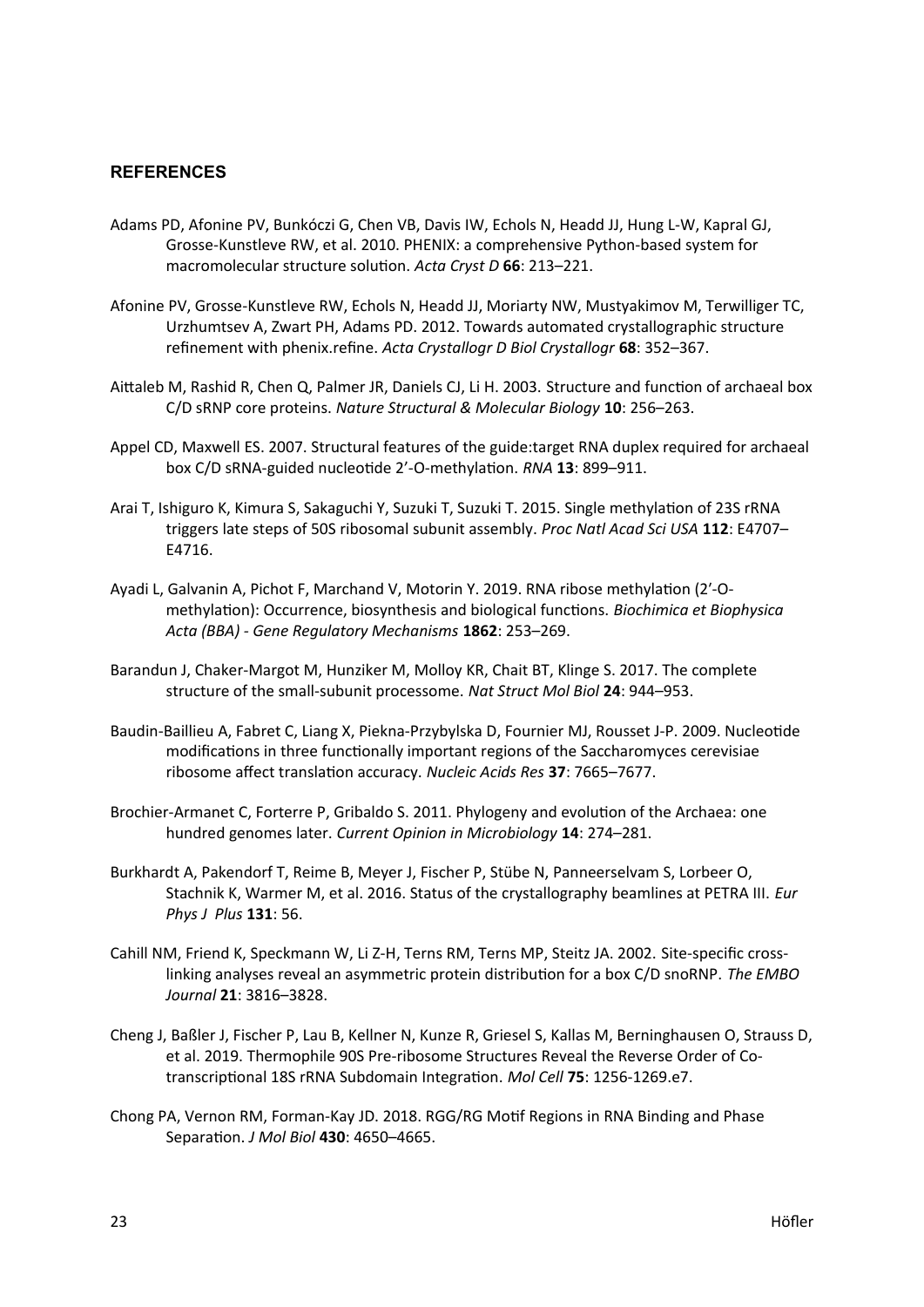- Cowling VH, Turner SA, Cole MD. 2014. Burkitt's lymphoma-associated c-Myc mutations converge on a dramatically altered target gene response and implicate Nol5a/Nop56 in oncogenesis. *Oncogene* **33**: 3519–3527.
- Dimitrova DG, Teysset L, Carré C. 2019. RNA 2'-O-Methylation (Nm) Modification in Human Diseases. *Genes* **10**: 117.
- Emsley P, Lohkamp B, Scott WG, Cowtan K. 2010. Features and development of Coot. *Acta Crystallogr D Biol Crystallogr* **66**: 486–501.
- Evans P. 2006. Scaling and assessment of data quality. *Acta Crystallogr D Biol Crystallogr* **62**: 72–82.
- Evans PR, Murshudov GN. 2013. How good are my data and what is the resolution? *Acta Crystallogr D Biol Crystallogr* **69**: 1204–1214.
- Gagnon KT, Biswas S, Zhang X, Brown BA, Wollenzien P, Mattos C, Maxwell ES. 2012. Structurally Conserved Nop56/58 N-terminal Domain Facilitates Archaeal Box C/D Ribonucleoproteinguided Methyltransferase Activity. *J Biol Chem* **287**: 19418–19428.
- Gautier T, Bergès T, Tollervey D, Hurt E. 1997. Nucleolar KKE/D repeat proteins Nop56p and Nop58p interact with Nop1p and are required for ribosome biogenesis. *Molecular and Cellular Biology* **17**: 7088–7098.
- Graziadei A, Gabel F, Kirkpatrick J, Carlomagno T. 2020. The guide sRNA sequence determines the activity level of box C/D RNPs eds. L.E. Kay and P.A. Cole. *eLife* **9**: e50027.
- Graziadei A, Masiewicz P, Lapinaite A, Carlomagno T. 2016. Archaea box C/D enzymes methylate two distinct substrate rRNA sequences with different efficiency. *RNA* **22**: 764–772.
- Green R, Noller HF. 1996. In vitro complementation analysis localizes 23S rRNA posttranscriptional modifications that are required for Escherichia coli 50S ribosomal subunit assembly and function. *RNA* **2**: 1011–1021.
- Ishiguro K, Arai T, Suzuki T. Depletion of S-adenosylmethionine impacts on ribosome biogenesis through hypomodification of a single rRNA methylation. *Nucleic Acids Research*. https://academic.oup.com/nar/article/47/8/4226/5364157?rss=1.
- Iyer-Bierhoff A, Krogh N, Tessarz P, Ruppert T, Nielsen H, Grummt I. 2018. SIRT7-Dependent Deacetylation of Fibrillarin Controls Histone H2A Methylation and rRNA Synthesis during the Cell Cycle. *Cell Rep* **25**: 2946-2954.e5.
- Jurrus E, Engel D, Star K, Monson K, Brandi J, Felberg LE, Brookes DH, Wilson L, Chen J, Liles K, et al. 2018. Improvements to the APBS biomolecular solvation software suite. *Protein Science* **27**: 112–128.
- Kabsch W. 2010. XDS. *Acta Crystallogr D Biol Crystallogr* **66**: 125–132.
- Karplus PA, Diederichs K. 2012. Linking crystallographic model and data quality. *Science* **336**: 1030– 1033.
- Kelley LA, Mezulis S, Yates CM, Wass MN, Sternberg MJE. 2015. The Phyre2 web portal for protein modeling, prediction and analysis. *Nature Protocols* **10**: 845–858.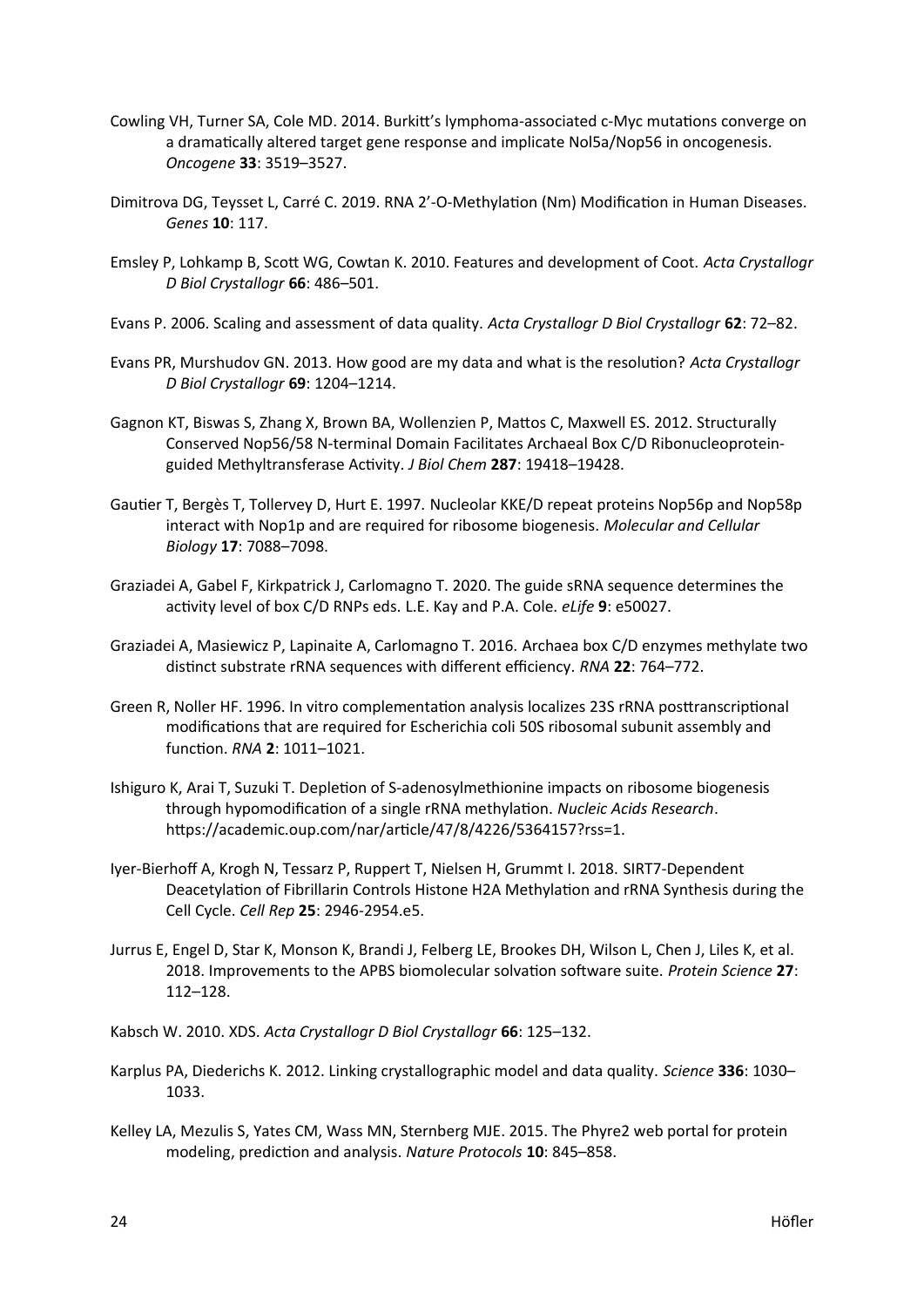- Kimura S, Suzuki T. 2010. Fine-tuning of the ribosomal decoding center by conserved methylmodifications in the Escherichia coli 16S rRNA. *Nucleic Acids Res* **38**: 1341–1352.
- Klein DJ. 2001. The kink-turn: a new RNA secondary structure motif. *The EMBO Journal* **20**: 4214– 4221.
- Kozakov D, Beglov D, Bohnuud T, Mottarella SE, Xia B, Hall DR, Vajda S. 2013. How good is automated protein docking? *Proteins* **81**: 2159–2166.
- Kozakov D, Hall DR, Xia B, Porter KA, Padhorny D, Yueh C, Beglov D, Vajda S. 2017. The ClusPro web server for protein-protein docking. *Nat Protoc* **12**: 255–278.
- Lapinaite A, Simon B, Skjaerven L, Rakwalska-Bange M, Gabel F, Carlomagno T. 2013. The structure of the box C/D enzyme reveals regulation of RNA methylation. *Nature* **502**: 519–523.
- Lechertier T, Grob A, Hernandez-Verdun D, Roussel P. 2009a. Fibrillarin and Nop56 interact before being co-assembled in box C/D snoRNPs. *Exp Cell Res* **315**: 928–942.
- Lechertier T, Grob A, Hernandez-Verdun D, Roussel P. 2009b. Fibrillarin and Nop56 interact before being co-assembled in box C/D snoRNPs. *Experimental Cell Research* **315**: 928–942.
- Lin J, Lai S, Jia R, Xu A, Zhang L, Lu J, Ye K. 2011. Structural basis for site-specific ribose methylation by box C/D RNA protein complexes. *Nature* **469**: 559–563.
- Long F, Vagin AA, Young P, Murshudov GN. 2008. BALBES: a molecular-replacement pipeline. *Acta Crystallogr D Biol Crystallogr* **64**: 125–132.
- Lyman SK, Gerace L, Baserga SJ. 1999. Human Nop5/Nop58 is a component common to the box C/D small nucleolar ribonucleoproteins. *RNA* **5**: 1597–1604.
- Marcel V, Ghayad SE, Belin S, Therizols G, Morel A-P, Solano-Gonzàlez E, Vendrell JA, Hacot S, Mertani HC, Albaret MA, et al. 2013. p53 acts as a safeguard of translational control by regulating fibrillarin and rRNA methylation in cancer. *Cancer Cell* **24**: 318–330.
- McCoy AJ, Grosse-Kunstleve RW, Adams PD, Winn MD, Storoni LC, Read RJ. 2007. Phaser crystallographic software. *J Appl Crystallogr* **40**: 658–674.
- McKeegan KS, Debieux CM, Watkins NJ. 2009. Evidence that the AAA+ proteins TIP48 and TIP49 bridge interactions between 15.5K and the related NOP56 and NOP58 proteins during box C/D snoRNP biogenesis. *Mol Cell Biol* **29**: 4971–4981.
- Murata T, Suzuki E, Ito S, Sawatsubashi S, Zhao Y, Yamagata K, Tanabe M, Fujiyama S, Kimura S, Ueda T, et al. 2008. RNA-binding protein hoip accelerates polyQ-induced neurodegeneration in Drosophila. *Biosci Biotechnol Biochem* **72**: 2255–2261.
- Nachmani D, Bothmer AH, Grisendi S, Mele A, Bothmer D, Lee JD, Monteleone E, Cheng K, Zhang Y, Bester AC, et al. 2019. Germline NPM1 mutations lead to altered rRNA 2'-O-methylation and cause dyskeratosis congenita. *Nat Genet* **51**: 1518–1529.
- Natchiar SK, Myasnikov AG, Kratzat H, Hazemann I, Klaholz BP. 2017. Visualization of chemical modifications in the human 80S ribosome structure. *Nature* **551**: 472–477.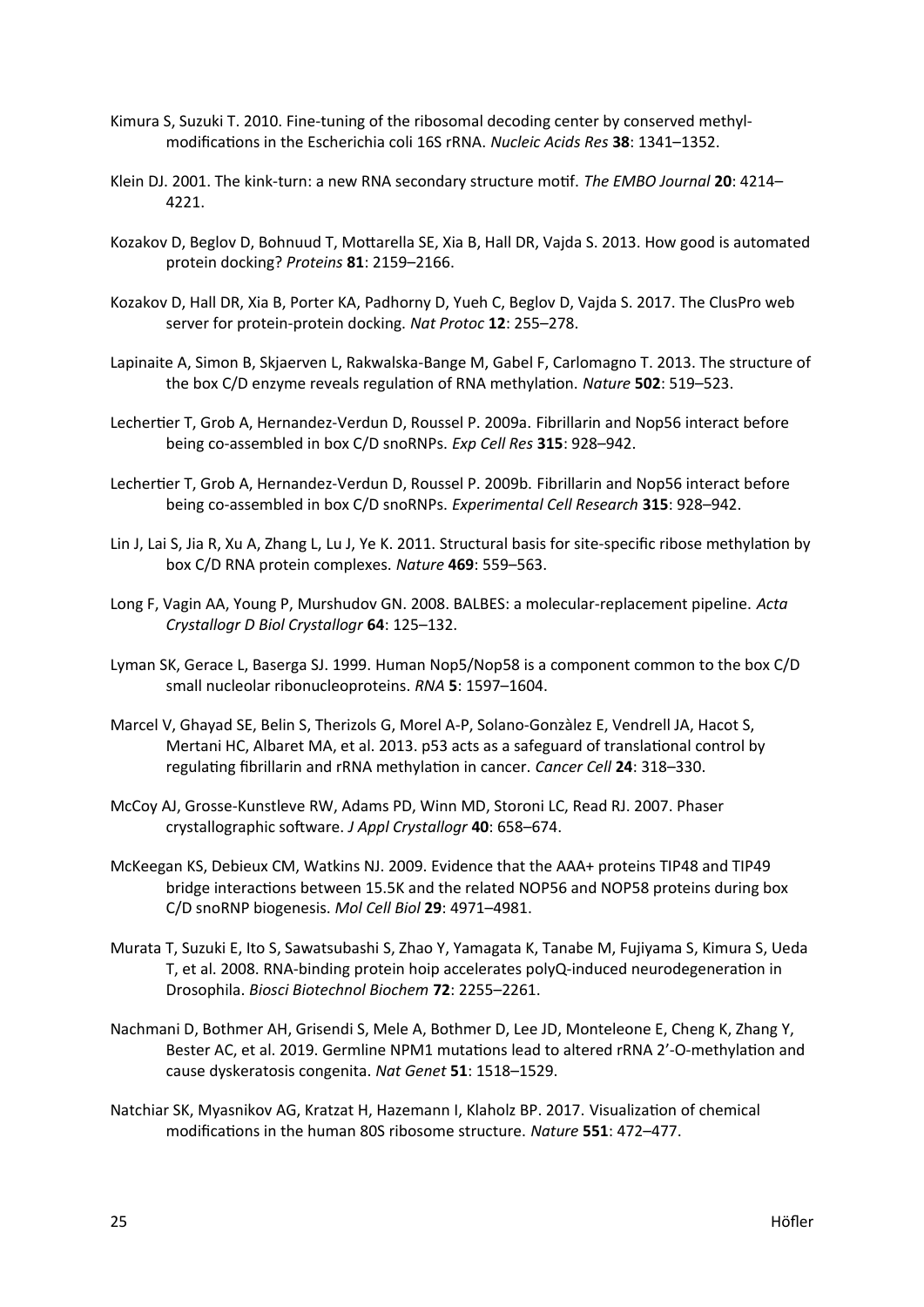- Nolivos S, Carpousis AJ, Clouet-d'Orval B. 2005. The K-loop, a general feature of the Pyrococcus C/D guide RNAs, is an RNA structural motif related to the K-turn. *Nucleic Acids Res* **33**: 6507– 6514.
- Oruganti S, Zhang Y, Li H, Robinson H, Terns MP, Terns RM, Yang W, Li H. 2007. Alternative Conformations of the Archaeal Nop56/58-Fibrillarin Complex Imply Flexibility in Box C/D RNPs. *Journal of Molecular Biology* **371**: 1141–1150.
- Paul A, Tiotiu D, Bragantini B, Marty H, Charpentier B, Massenet S, Labialle S. 2019. Bcd1p controls RNA loading of the core protein Nop58 during C/D box snoRNP biogenesis. *RNA* **25**: 496–506.
- Peng Y, Yu G, Tian S, Li H. 2014. Co-Expression and Co-Purification of Archaeal and Eukaryal Box C/D RNPs ed. L. Randau. *PLoS ONE* **9**: e103096.
- Pettersen EF, Goddard TD, Huang CC, Couch GS, Greenblatt DM, Meng EC, Ferrin TE. 2004. UCSF Chimera—A visualization system for exploratory research and analysis. *Journal of Computational Chemistry* **25**: 1605–1612.
- Polikanov YS, Melnikov SV, Söll D, Steitz TA. 2015. Structural insights into the role of rRNA modifications in protein synthesis and ribosome assembly. *Nature Structural & Molecular Biology* **22**: 342–344.
- Prieto MB, Georg RC, Gonzales-Zubiate FA, Luz JS, Oliveira CC. 2015. Nop17 is a key R2TP factor for the assembly and maturation of box C/D snoRNP complex. *BMC Mol Biol* **16**: 7.
- Qu G, van Nues RW, Watkins NJ, Maxwell ES. 2011. The Spatial-Functional Coupling of Box C/D and C'/D' RNPs Is an Evolutionarily Conserved Feature of the Eukaryotic Box C/D snoRNP Nucleotide Modification Complex. *Molecular and Cellular Biology* **31**: 365–374.
- Quinternet M, Rothé B, Barbier M, Bobo C, Saliou J-M, Jacquemin C, Back R, Chagot M-E, Cianférani S, Meyer P, et al. 2015. Structure/Function Analysis of Protein–Protein Interactions Developed by the Yeast Pih1 Platform Protein and Its Partners in Box C/D snoRNP Assembly. *Journal of Molecular Biology* **427**: 2816–2839.
- Robert X, Gouet P. 2014. Deciphering key features in protein structures with the new ENDscript server. *Nucleic Acids Res* **42**: W320–W324.
- Rodriguez-Corona U, Sobol M, Rodriguez-Zapata LC, Hozak P, Castano E. 2015. Fibrillarin from Archaea to human: Review on fibrillarin. *Biol Cell* **107**: 159–174.
- Shi X, Huang L, Lilley DMJ, Harbury PB, Herschlag D. 2016. The solution structural ensembles of RNA kink-turn motifs and their protein complexes. *Nature Chemical Biology* **12**: 146–152.
- Siibak T, Remme J. 2010. Subribosomal particle analysis reveals the stages of bacterial ribosome assembly at which rRNA nucleotides are modified. *RNA* **16**: 2023–2032.
- Sloan KE, Warda AS, Sharma S, Entian K-D, Lafontaine DLJ, Bohnsack MT. 2017. Tuning the ribosome: The influence of rRNA modification on eukaryotic ribosome biogenesis and function. *RNA Biology* **14**: 1138–1152.
- Smith D-L, Erce MA, Lai Y-W, Tomasetig F, Hart-Smith G, Hamey JJ, Wilkins MR. 2020. Crosstalk of Phosphorylation and Arginine Methylation in Disordered SRGG Repeats of Saccharomycescerevisiae Fibrillarin and Its Association with Nucleolar Localization. *J Mol Biol* **432**: 448–466.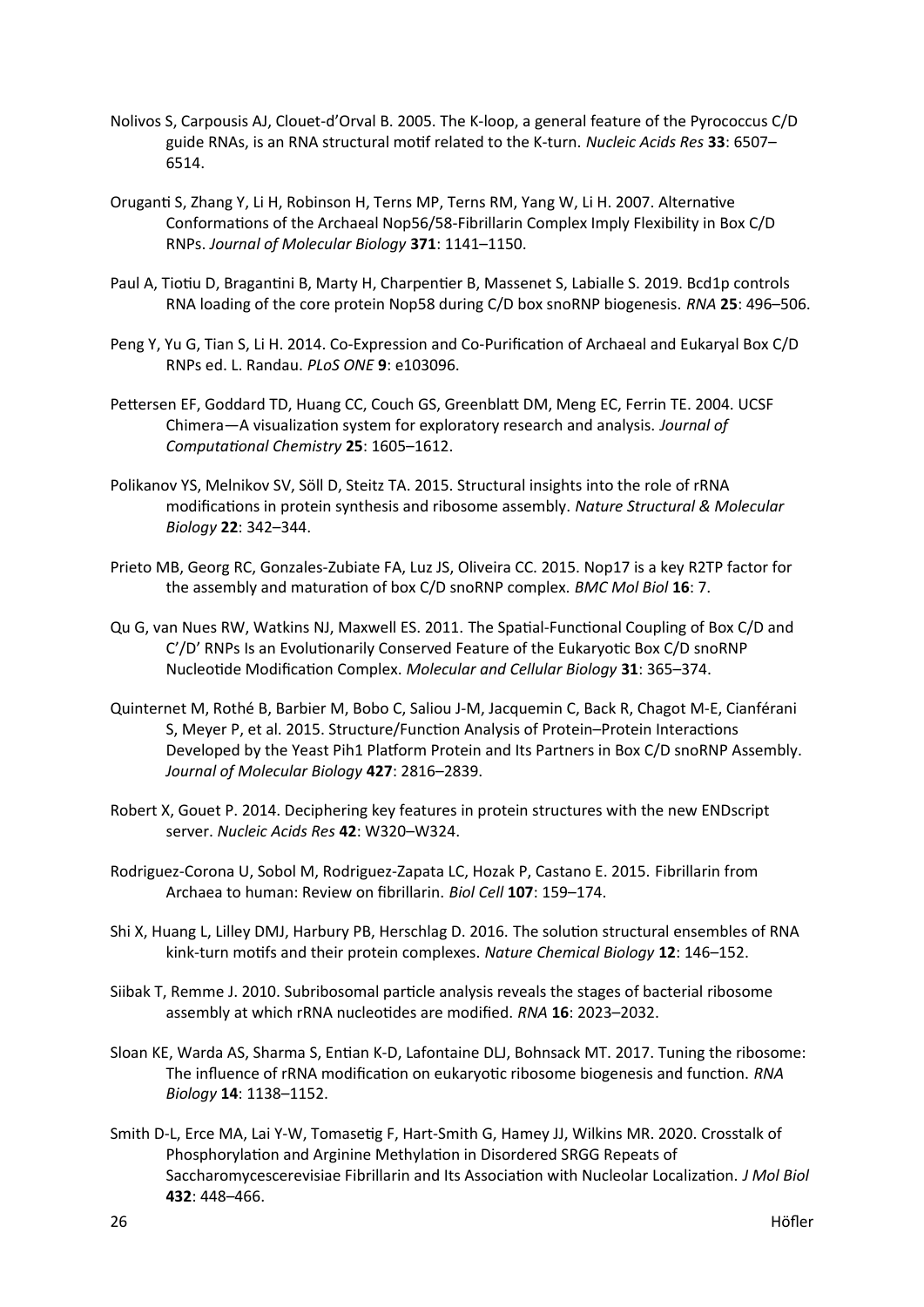- Špačková N, Réblová K, Šponer J. 2010. Structural Dynamics of the Box C/D RNA Kink-Turn and Its Complex with Proteins: The Role of the A-Minor 0 Interaction, Long-Residency Water Bridges, and Structural Ion-Binding Sites Revealed by Molecular Simulations. *J Phys Chem B* **114**: 10581–10593.
- Terwilliger TC, Grosse-Kunstleve RW, Afonine PV, Moriarty NW, Zwart PH, Hung LW, Read RJ, Adams PD. 2008. Iterative model building, structure refinement and density modification with the PHENIX AutoBuild wizard. *Acta Crystallogr D Biol Crystallogr* **64**: 61–69.
- Tessarz P, Santos-Rosa H, Robson SC, Sylvestersen KB, Nelson CJ, Nielsen ML, Kouzarides T. 2014. Glutamine methylation in histone H2A is an RNA-polymerase-I-dedicated modification. *Nature* **505**: 564–568.
- Tollervey D, Lehtonen H, Carmo-Fonseca M, Hurt EC. 1991. The small nucleolar RNP protein NOP1 (fibrillarin) is required for pre-rRNA processing in yeast. *EMBO J* **10**: 573–583.
- Tran E, Zhang X, Lackey L, Maxwell ES. 2005. Conserved spacing between the box C/D and C'/D' RNPs of the archaeal box C/D sRNP complex is required for efficient 2'-O-methylation of target RNAs. *RNA* **11**: 285–293.
- Tran EJ, Zhang X, Maxwell ES. 2003. Efficient RNA 2'-O-methylation requires juxtaposed and symmetrically assembled archaeal box C/D and C'/D' RNPs. *EMBO J* **22**: 3930–3940.
- Vajda S, Yueh C, Beglov D, Bohnuud T, Mottarella SE, Xia B, Hall DR, Kozakov D. 2017. New Additions to the ClusPro Server Motivated by CAPRI. *Proteins* **85**: 435–444.
- van Nues RW, Granneman S, Kudla G, Sloan KE, Chicken M, Tollervey D, Watkins NJ. 2011. Box C/D snoRNP catalysed methylation is aided by additional pre-rRNA base-pairing: Extended snoRNA-rRNA base-pairing. *The EMBO Journal* **30**: 2420–2430.
- Vonrhein C, Flensburg C, Keller P, Sharff A, Smart O, Paciorek W, Womack T, Bricogne G. 2011. Data processing and analysis with the autoPROC toolbox. *Acta Crystallogr D Biol Crystallogr* **67**: 293–302.
- Wang H, Boisvert D, Kim KK, Kim R, Kim S-H. 2000. Crystal structure of a fibrillarin homologue from Methanococcus jannaschii, a hyperthermophile, at 1.6 Å resolution. *The EMBO Journal* **19**: 317–323.
- Webb B, Sali A. 2016. Comparative Protein Structure Modeling Using MODELLER. *Curr Protoc Bioinformatics* **54**: 5.6.1-5.6.37.
- Winn MD, Ballard CC, Cowtan KD, Dodson EJ, Emsley P, Evans PR, Keegan RM, Krissinel EB, Leslie AGW, McCoy A, et al. 2011. Overview of the CCP4 suite and current developments. *Acta Crystallogr D Biol Crystallogr* **67**: 235–242.
- Xue S, Wang R, Yang F, Terns RM, Terns MP, Zhang X, Maxwell ES, Li H. 2010. Structural basis for substrate placement by an archaeal box C/D ribonucleoprotein particle. *Mol Cell* **39**: 939– 949.
- Yang Z, Lin J, Ye K. 2016. Box C/D guide RNAs recognize a maximum of 10 nt of substrates. *Proc Natl Acad Sci USA* **113**: 10878–10883.
- Yang Z, Wang J, Huang L, Lilley DMJ, Ye K. 2020. Functional organization of box C/D RNA-guided RNA methyltransferase. *Nucleic Acids Res*.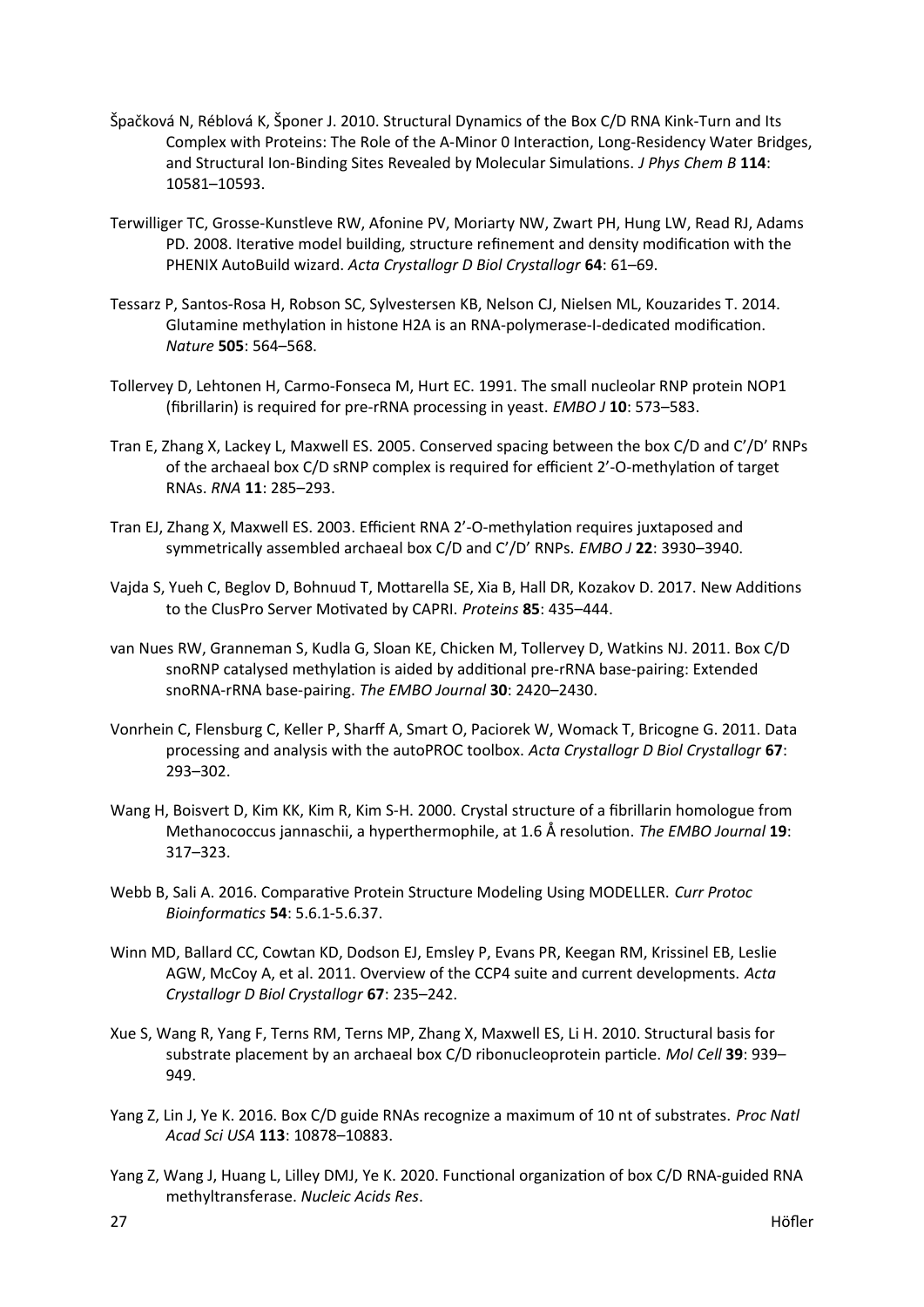https://academic.oup.com/nar/article/doi/10.1093/nar/gkaa247/5820881 (Accessed April 16, 2020).

- Ye K, Jia R, Lin J, Ju M, Peng J, Xu A, Zhang L. 2009. Structural organization of box C/D RNA-guided RNA methyltransferase. *PNAS* **106**: 13808–13813.
- Yip WSV, Shigematsu H, Taylor DW, Baserga SJ. 2016. Box C/D sRNA stem ends act as stabilizing anchors for box C/D di-sRNPs. *Nucleic Acids Res* **44**: 8976–8989.
- Yu G, Zhao Y, Li H. 2018. The multistructural forms of box C/D ribonucleoprotein particles. *RNA* **24**: 1625–1633.
- Yu G, Zhao Y, Tian S, Rai J, He H, Spear J, Sousa D, Fan J, Yu H-G, Stagg SM, et al. 2019. Yeast R2TP Interacts with Extended Termini of Client Protein Nop58p. *Sci Rep* **9**: 20228.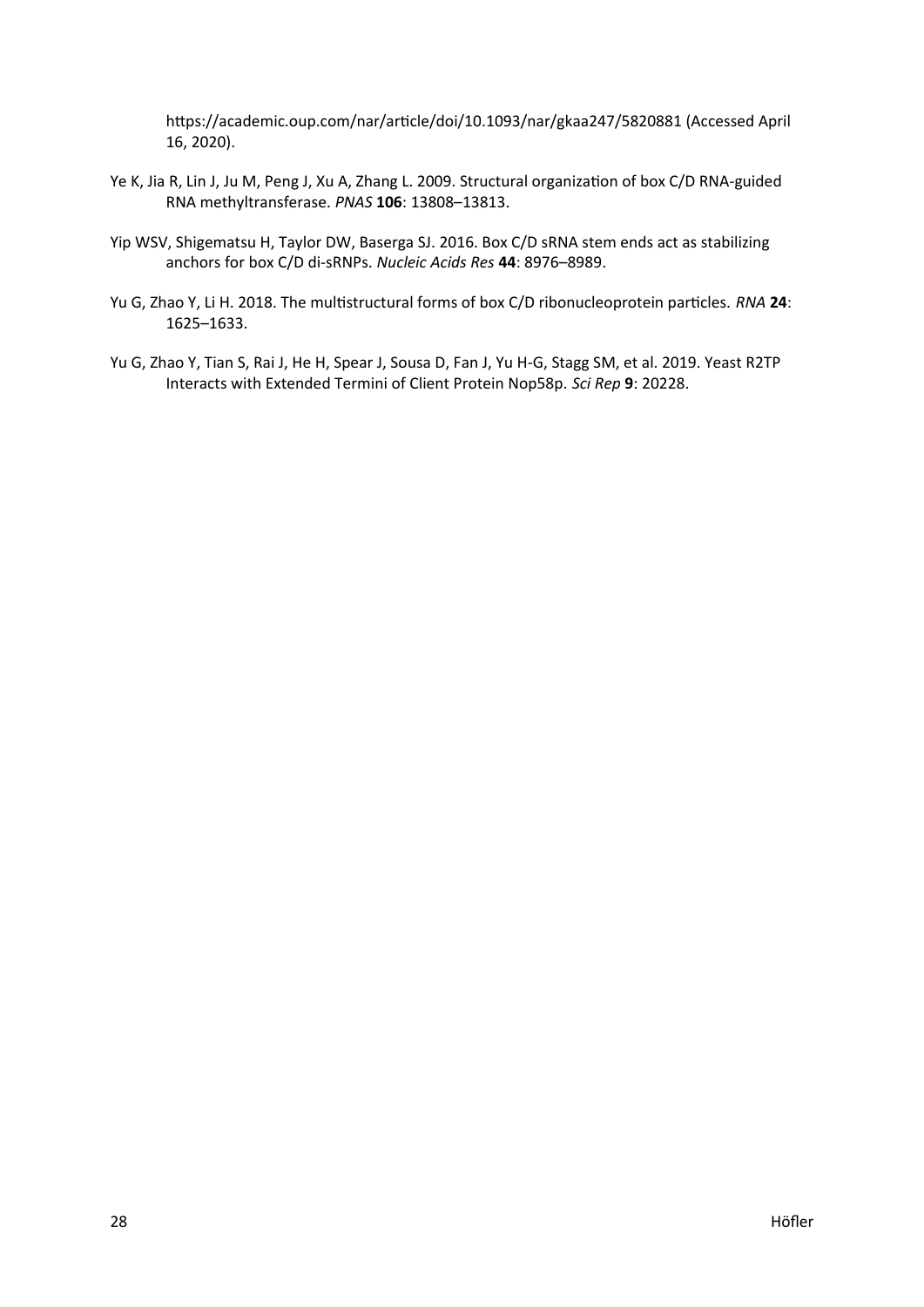# **TABLES**

|                                                           | Nop56 <sup>1-166</sup> -Nop183-327   |
|-----------------------------------------------------------|--------------------------------------|
| <b>Structure</b><br>PDB-ID:                               | 6ZDT                                 |
| <b>Data collection</b>                                    |                                      |
| <b>Beamline</b>                                           | P11, PETRA III, DESY                 |
| Wavelength (Å)                                            | 1.03                                 |
| Space group                                               | $P2_12_12$                           |
| Cell dimensions                                           |                                      |
| $a, b, c(\AA)$                                            | 69.04, 118.29, 48.83                 |
|                                                           | 90.00, 90.00, 90.00                  |
| $\alpha$ , $\beta$ , $\gamma$ (°)                         |                                      |
| Resolution (Å) <sup>a</sup>                               | 1.71-48.83 (1.71-1.74)<br>7.7(121.4) |
| $R_{\text{merge}}$ $(%)^{a,1}$                            |                                      |
| $R_{\text{pim}}$ (%) <sup>a,2</sup><br>$  \sigma ^a$      | 2.1(35.5)                            |
|                                                           | 22.2(2.1)                            |
| Completeness (%) <sup>a</sup><br>Redundancy <sup>a</sup>  | 100 (100)                            |
|                                                           | 13.2 (12.6)                          |
| $CC_{1/2}$ (%) <sup>a</sup> (Karplus and Diederichs 2012) | 100 (85.6)                           |
| <b>Refinement</b>                                         |                                      |
| Resolution (Å)                                            | 1.71-48.83                           |
| No. reflections                                           | 44211                                |
| $R_{work}/R_{free}$ (%)                                   | 16.28/20.49                          |
| No. atoms                                                 | 3870                                 |
| Protein                                                   | 3503                                 |
| Ligand/ion                                                |                                      |
| Water                                                     | 367                                  |
| B-factors $(\hat{A}^2)$                                   | 33.20                                |
| Protein                                                   | 32.56                                |
| Ligand/ion                                                |                                      |
| Water                                                     | 39.36                                |
| R.m.s deviations                                          |                                      |
| Bond lengths (Å)                                          | 0.005                                |
| Bond angles (°)                                           | 0.686                                |
| Ramachandran statistics (%)                               |                                      |
| Favored                                                   | 98.18                                |
| Allowed                                                   | 1.82                                 |
| Outliers                                                  | 0.00                                 |

# **Table 1.** Crystallographic data collection & refinement statistics

<sup>a</sup> Values for the highest resolution shell are shown in parentheses.

<sup>1</sup>*Rmerge = Σh Σi |<Ih> - Ih,i|/ Σh Σi Ih,i* , where h enumerates the unique reflections and i are their symmetry-equivalent contributions

 ${}^2R_{\rho im} = \sum_h [1/(n_h-1)]^{1/2} \sum_l |I_h\rangle - I_{h,l}| \sum_h \sum_l I_{h,l}$ , where h enumerates the unique reflections and i are their symmetry-equivalent contributions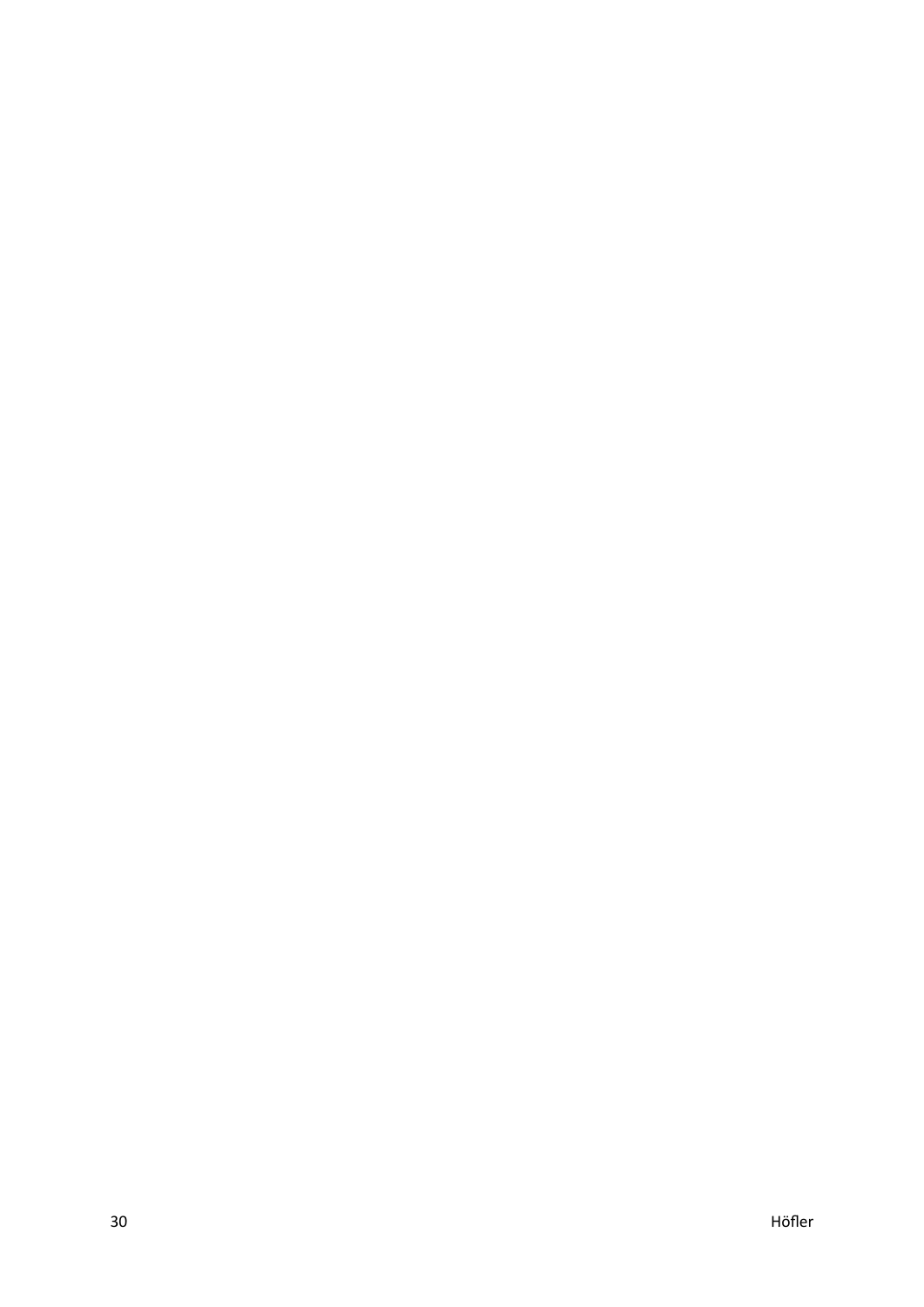## **FIGURE LEGENDS**

**Figure 1.** Comparison of archaeal and eukaryotic Box C/D enzymes. (A) Two different structural models have been proposed for the archaeal Box C/D enzyme loaded with substrate RNA: the mono-RNP model and the di-RNP model. (B) The eukaryotic Box C/D enzyme has been found to assemble as a mono-RNP in its substrate-free form. Snu13, of which only one copy is present in Box C/D snoRNPs capable of methylation (upper panel), has been found to bind snoRNA with a 2:1 stoichiometry in snoRNPs that are not involved in 2'-O-methylation (lower panel).

**Figure 2.** Structural comparison of *Sc* Nop1<sup>83-327</sup> and Nop56<sup>1-166</sup> to their archaeal orthologs Fibrillarin and Nop5. (A) Left, structure of Nop1 $83-327$  with the small N-terminal and central domains highlighted. The active site is indicated with red dashed lines. The structure is part of the *Sc* Nop561-166–Nop183-327 complex structure determined here (see Figure 4). Right, superposition of the structure of Nop1<sup>83-327</sup> with those of archaeal orthologs. *Sc* Nop1<sup>83-327</sup> is in slate, *Pf* Fibrillarin (PDB-ID: 2NNW) in green, *Ss* Fibrillarin (PDB-ID: 3ID5) in forest and *Af* Fibrillarin (PDB-ID: 1NT2) in smudge. (B) Left, structure of Nop56<sup>1-166</sup> with secondary structure elements indicated. The structure is part of the *Sc* Nop56<sup>1-166</sup> –Nop1<sup>83-327</sup> complex structure determined here (see Figure 4). Right, superposition of the structure of *Sc* Nop561- <sup>166</sup> with those of Nop5 N-terminal domains from archaea. *Sc* Nop56<sup>1-166</sup> is in greencyan, Pf Nop5<sup>1-123</sup> (PDB-ID: 2NNW) in hotpink, *Ss* Nop5<sup>1-132</sup> (PDB-ID: 3ID5) in magenta and *Af* Nop5<sup>1-1</sup>  $71$  (PDB-ID: 1NT2) in violet-purple. RMSD values were calculated between all heavy atoms.

**Figure 3**. Analysis of cross-species complex formation between eukaryotic and archaeal Fibrillarin and Nop56/Nop5 proteins. (A) Overlay of size-exclusion chromatograms of *Sc* Nop1<sup>83-327</sup> (blue), *Pf* Nop5<sup>1-123</sup> (pink), and *Pf* Nop5<sup>1-123</sup> together with *Sc* Nop1<sup>83-327</sup> (black). Peak 1 corresponds to *Sc* Nop183-327 and peak 2 to *Pf* Nop51-123. (B) Overlay of size-exclusion chromatograms of *Sc* Nop561-166 (cyan), *Pf* Fibrillarin (green), and *Sc* Nop561-166 together with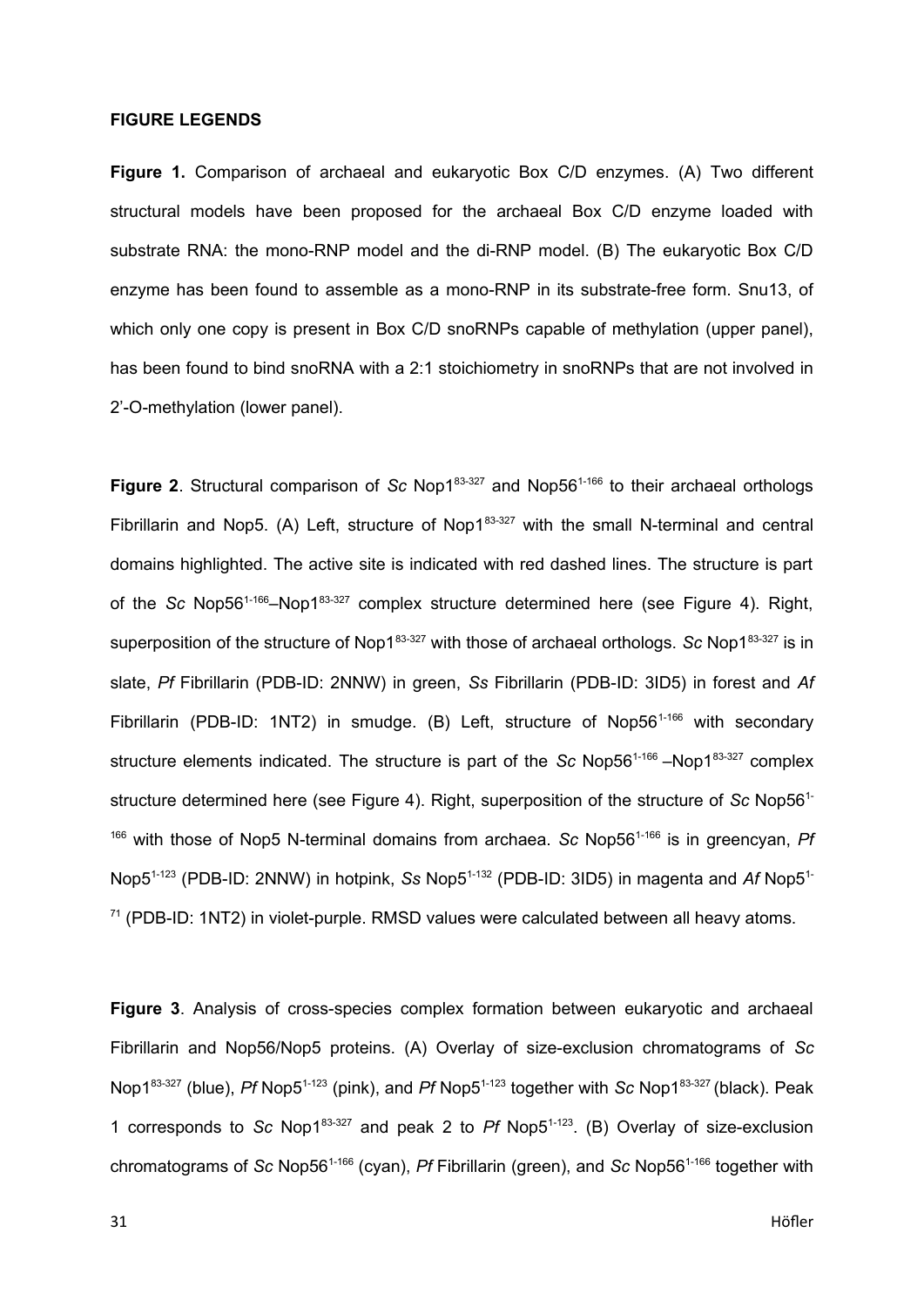*Pf* Fibrillarin (black). (C) 4-15% Mini-PROTEAN® TGX Precast Protein Gel (BioRad) of the chromatograms shown in panel A–D. The color code above the lanes indicates the proteins present in the injection mixture: *Sc* Nop183-327 (blue), *Sc* Nop561-166 (cyan), *Sc* Nop561-166-WF (orange), *Pf* Fibrillarin (green) and *Pf* Nop51-123 (pink). Blue/pink lanes represent fractions collected from peak 1 and peak 2 of the black chromatogram of Figure 3A. The fraction loaded in the middle lane corresponds to the region between peaks 1 and 2. The green/cyan lane represents the elution peak of the black chromatogram of Figure 3B. The blue/orange lane represents the elution peak from the black chromatogram of Figure 3D. The green/orange lane represents the elution peak from the black chromatogram of Figure 3F. Lane M contains the protein standard (D) Overlay of size-exclusion chromatograms of *Pf* Fibrillarin (green), *Pf* Nop51-123 (pink), *Sc* Nop183-327 (blue), *Sc* Nop561-166 (cyan), *Pf* Fibrillarin with *Pf* Nop5<sup>1-123</sup> (grey) and *Sc* Nop1<sup>83-227</sup> with *Sc* Nop56<sup>1-166</sup> (black). (E) Overlay of sizeexclusion chromatograms of *Sc* Nop1<sup>83-327</sup> (blue), *Sc* Nop56<sup>1-166</sup>-WF mutant (orange) and the mixture of *Sc* Nop183-327 and *Sc* Nop561-166-WF mutant (black). (F) Overlay of size-exclusion chromatograms of *Pf* Fibrillarin (green), *Sc* Nop561-166-WF mutant (orange), and the mixture of *Pf* Fibrillarin and Nop56<sup>1-166</sup>-WF mutant (black).

**Figure 4.** Crystallographic structure of *Sc* Nop183-327 in complex with *Sc* Nop561-166. (A) Overview of the structure with Nop56<sup>1-166</sup> in greencyan and Nop1 $83-327$  in slate with secondary structure elements indicated. (B) Solvent accessible surface electrostatics of the interaction surfaces of Nop1 $83-327$  and Nop56<sup>1-166</sup>. Blue, red and white represent positive, negative and neutral charges, respectively. (C–E) Details of the intermolecular interactions between Nop56<sup>1-166</sup> and Nop1<sup>83-327</sup> in three different areas of the interface. Hydrogen bonds are depicted as yellow dashed lines.

**Figure 5**. Comparison of the solvent-accessible surface electrostatics at the protein–protein interface in archaeal and eukaryotic complexes. (A) *Sc* Nop56<sup>1-166</sup> –Nop1<sup>83-327</sup> complex; (B) *Pf*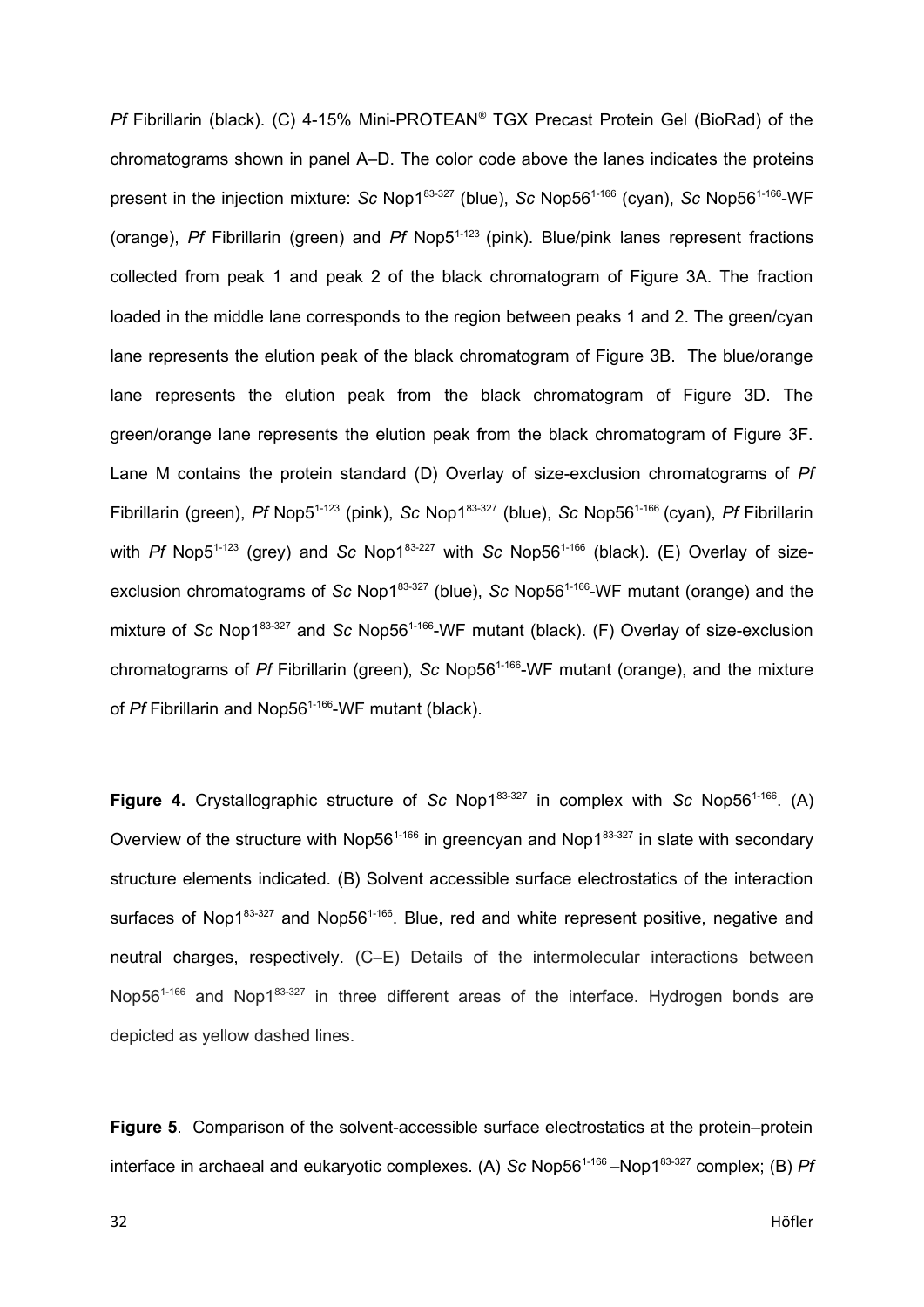Nop51-123–Fibrillarin (PDB-ID: 2NNW); (C) *Ss* Nop51-132–Fibrillarin (PDB-ID: 3ID5); (D) *Af* Nop5<sup>1-71</sup>–Fibrillarin (PDB-ID:1NT2). Blue, red and white represent positive, negative, and neutral charges, respectively.

**Figure 6**. The interactions of a conserved tyrosine residue differ between archaea and eukaryotes. (A) Interactions of Nop1<sup>83-327</sup>-Y195 involving residues of Nop56<sup>1-166</sup>-α7. (B–E) Conserved hydrophobic clusters around the conserved tyrosine in the complexes of archaeal Fibrillarin and Nop5: (B) *Pf* Nop5<sup>1-123</sup>–Fibrillarin (PDB-ID: 2NNW); (C) *Ss* Nop5<sup>1-132</sup>– Fibrillarin (PDB-ID: 3ID5); (D) Af Nop5<sup>1-71</sup>–Fibrillarin (PDB-ID: 1NT2); (E) docking model of the complex between the Nop5 N-terminal domain and Fibrillarin from *M. janaschii* (PDB-ID: 3T7Z and 1G8S). (F) Multiple sequence alignment of the fragment from eukaryotic and archaeal Fibrillarins containing the conserved tyrosine residue (highlighted in green). Residue numbers refer to the first line of the alignment. (G) Multiple sequence alignment of residues in eukaryotic Nop56-α7 that interact with the conserved tyrosine residue in Nop1/Fibrillarin. Conserved interacting residues are highlighted in turquoise. (H) Multiple sequence alignment of residues in archaeal Nop5-α6 that interact with the conserved tyrosine residue in Fibrillarin. Conserved interacting aromatic residues are highlighted in pink.

**Figure 7.** Comparison of interaction hot-spots in the eukaryotic Nop56<sup>1-166</sup>–Nop1<sup>83-327</sup> complex and ortholog archaeal complexes. (A) Expansion of the region comprising Nop56-α1 and the C-terminal tail of Nop1 of the *Sc* Nop56<sup>1-166</sup>–Nop1<sup>83-327</sup> complex overlayed with archaeal orthologous Nop5 – Fib complexes. Sc Nop1<sup>83-327</sup>, Pf and Ss Fibrillarin are in slate, green and forest, respectively; *Sc* Nop56<sup>1-166</sup>, *Pf* and *Ss* Nop5 are in greencyan, hotpink and magenta, respectively. The *Pf* and *Ss* structures are from PDB-IDs 2NNW and 3ID5, respectively. (B) Contacts between Nop56<sup>1-166</sup>-α1 and -α6 and Nop1. (C) Contacts between *Pf* Nop5-α5 and *Pf* Fibrillarin. (D) Contacts between *Ss* Nop5-α5 and *Ss* Fibrillarin. Hydrogen bonds are depicted as yellow dashed lines. (E) Multiple sequence alignment of the C-terminal residues of eukaryotic and archaeal Fibrillarin; conserved residues are highlighted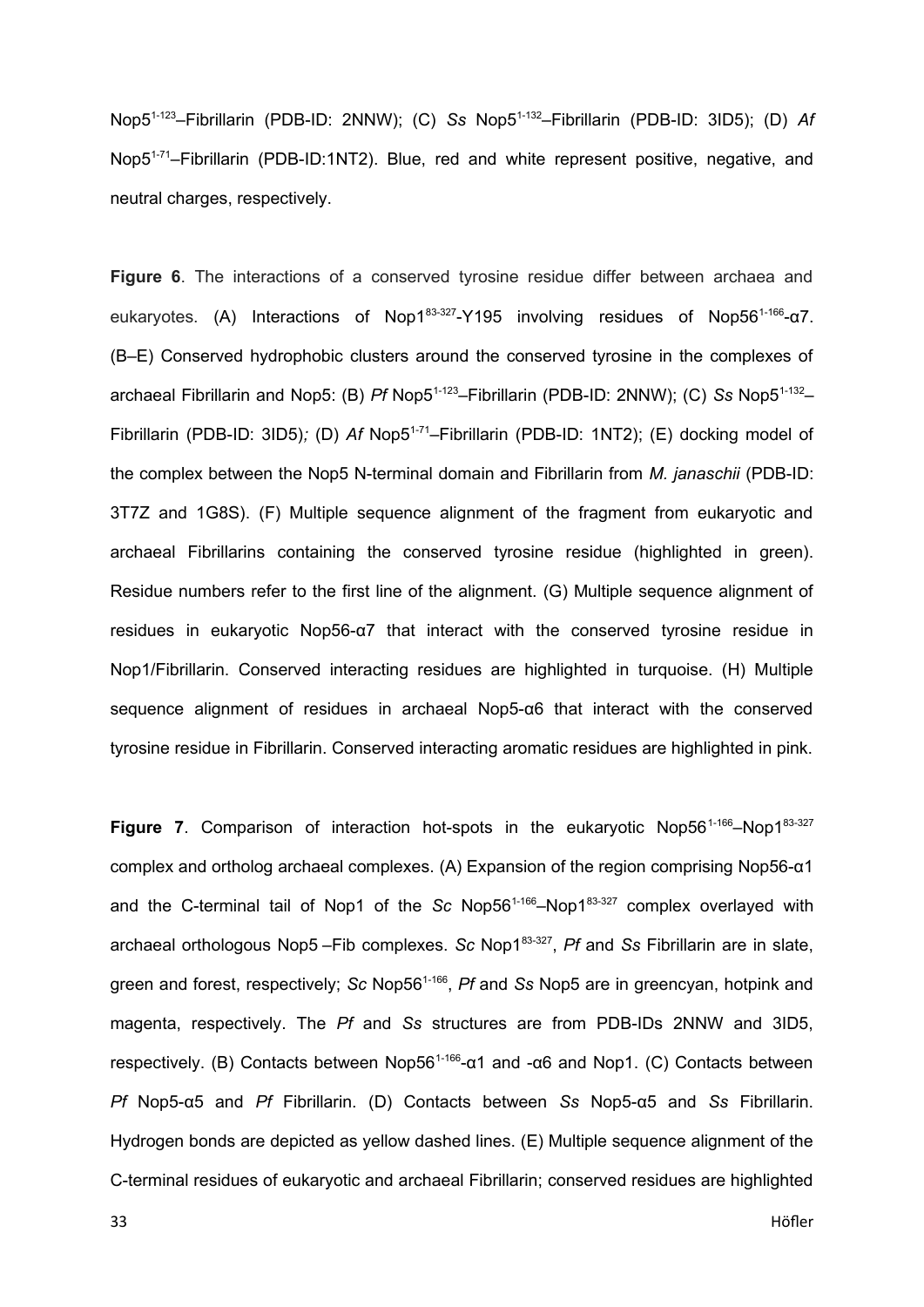in slate. (F) Multiple sequence alignment of Nop56-α1 in eukaryotes. Interacting residues in *S. cerevisiae* are highlighted in greencyan. (G) Multiple sequence alignment of eukaryotic Nop56-α6 and archaeal Nop5-α5. Interacting residues are highlighted in greencyan. (H) Contacts between Nop183-327-α4 and Nop561-166. (I) Contacts between *Pf* Fib-α4 and *Pf* Nop5. (J) Contacts between *Ss* Fib-α4 and *Ss* Nop5 (K) Contacts between *Af* Fib-α4 and *Af* Nop5. (L) Multiple sequence alignment of α4 residues of eukaryotic and archaeal Fibrillarins; conserved and interacting residues are highlighted in slate. Residue numbers refer to the first line of the alignment.

**Figure 8.** Experimental verification of the Nop56<sup>1-166</sup>–Nop1<sup>83-327</sup> binding interface. (A) Left panel: overlay of size-exclusion chromatograms of Nop56<sup>1-166</sup> with Nop1<sup>83-327</sup> (black), Nop56<sup>1-</sup>  $166$  with Nop1 $83-321$  (green) and Nop56<sup>1-166</sup>-Q35A/N39A with Nop1 $83-327$  (pink). Right panel: isothermal titration calorimetry binding curves of Nop1 $83-327$  with Nop56<sup>1-166</sup> (black) and Nop1 $83 327$  with Nop56<sup>1-166</sup>-Q35A/N39A (pink). The approximate K<sub>D</sub> values determined for each complex are given in the respective color. Only approximate  $K_D$  values can be provided, as stirring caused partial precipitation of Nop1 $83-327$  during the measurements, thus impeding an accurate estimate of the Nop183-327 concentration. The K<sub>D</sub> of the Nop183-321– Nop56<sup>1-166</sup> complex could not be measured due to the poor solubility of Nop183-321. (B) Overlay of sizeexclusion chromatograms of Nop56<sup>1-166</sup> with Nop1<sup>83-327</sup> (black), Nop56<sup>1-166</sup> with Nop1<sup>83-327</sup>-R231E (magenta) and Nop56<sup>1-166</sup>-E10K/E11K with Nop1<sup>83-327</sup> (red). (C) Left panel: overlay of the structures of the *Sc* Nop183-327–Nop561-166 complex and *Pf* Nop5–Fib complex showing the potential charge repulsion between *Pf* Nop5<sup>1-123</sup>-R122 and K40 (pink) and *Sc* Nop1<sup>83-327</sup>-K229 (blue) in a putative cross-species complex. *Sc* Nop561-166 is in greencyan and *Pf* Fib is in green. Middle panel: overlay of the structures of the *Sc* Nop1<sup>83-327</sup>–Nop56<sup>1-166</sup> complex and *Pf* Nop5–Fib complex showing the steric clash between *Pf* Fib-R170 (green) and Nop56<sup>1-166</sup>-α1 (greencyan) as well as the charge repulsion between *Pf* Fib-K143 and Nop56<sup>1-166</sup>-R129 and R140 in a putative cross-species complex. Right panel: overlay of size-exclusion chromatograms showing that  $Nop56^{1-166}$ -E71K/Y158 and  $Nop1^{83-327}$ -D263R/M263K do not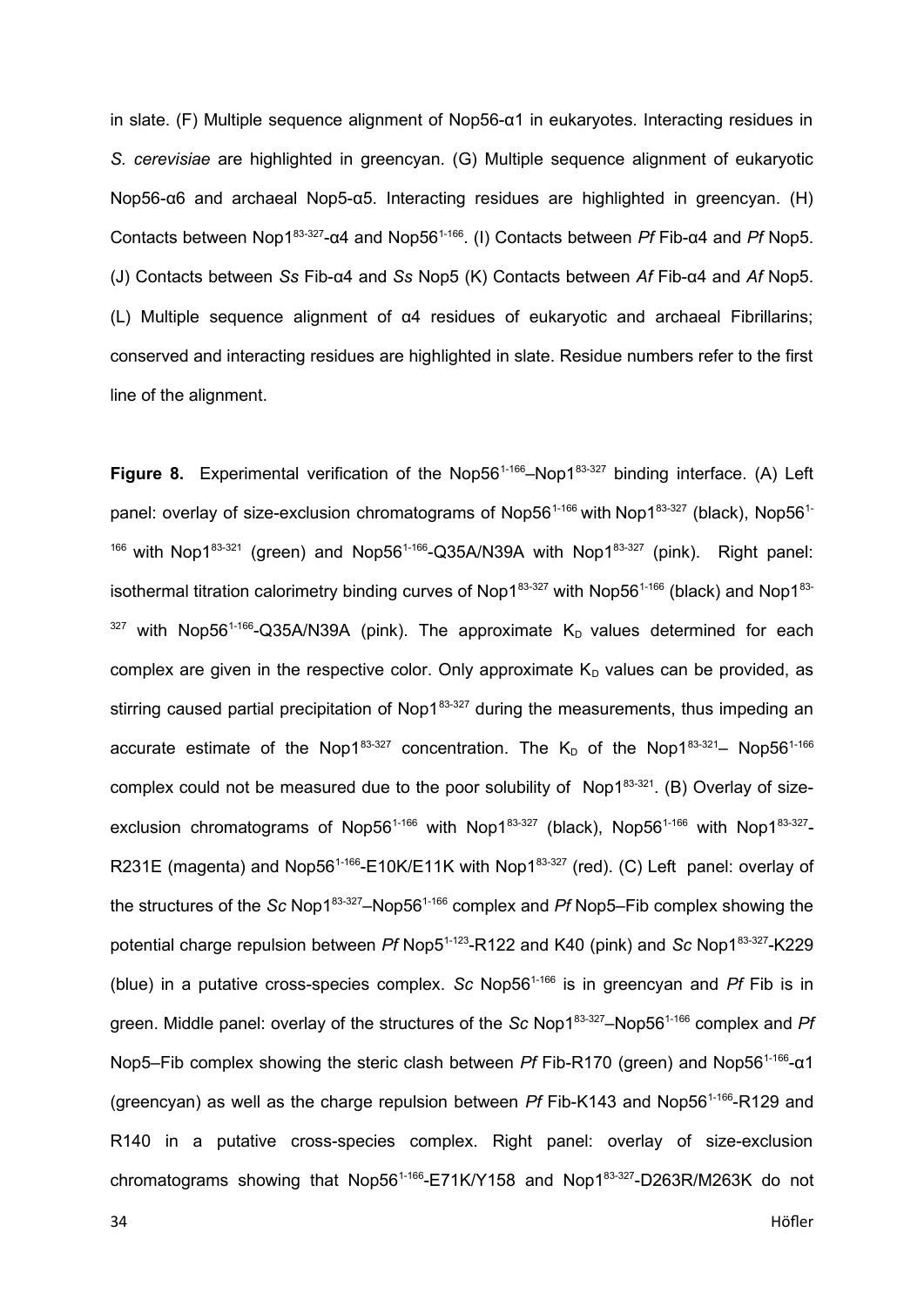form a complex with wild-type Nop183-327 and Nop561-166, respectively. Nop561-166-E71K/Y158K is also unable to interact with of Nop1 $83-327$ -E222K, as expected. All chromatograms in A–C show the absorbance at 280 nm and use the following color code: Nop1 $83-327$  alone, blue; Nop56<sup>1-166</sup> alone, greencyan; Nop1<sup>83-327</sup> with Nop56<sup>1-166</sup>, black; Nop1<sup>83-327</sup> with Nop56<sup>1-166</sup>- $Q35A/N39A$ , hotpink; Nop1 $83-321$  with Nop56<sup>1-166</sup>, green; Nop1 $83-327$  with Nop56<sup>1-1</sup>  $166 - E10K/E11K$ , red; Nop1 $83-327$  R231E with Nop56 $1-166$ , pink; Nop1 $83-327$  with Nop56 $1-$ <sup>166</sup>-E71K/Y158K, orange; Nop1<sup>83-327</sup>-E222K with Nop56<sup>1-166</sup>-E71K/Y158K, olive; Nop1<sup>83-327-</sup> D263R/M263K with Nop56<sup>1-166</sup>, purple. (D) 15% SDS polyacrylamide gels showing the content of all elution peaks from the chromatograms in A–C. Lanes belonging to a specific chromatogram are labeled in the same color as the corresponding chromatogram and as in the legend. Multiple lanes from the same chromatogram represent multiple fractions with increasing elution volumes. The faint band at  $\sim$  23 kDa corresponds to N-terminal His-tagged Nop56<sup>1-166</sup>, present because of incomplete cleavage.

**Figure 9.** The Nop56–Nop1 complex undergoes structural changes upon interaction with other proteins. (A) Comparison of the high-resolution X-ray structure of *Sc* Nop183-327 in complex with the *Sc* Nop56 N-terminal domain (left) and the same complex as part of the U3 snoRNP in the cryo-EM structure of the 90S pre-ribosome solved by at 3.8 Å resolution (PDB: 5WLC) (right). Highlighted are the two regions displaying conformational changes: region 1 comprises of the eukaryotic specific insertion between Nop56-β2 and β3 and region 2 comprises of the Lys-rich loop between α4 and β4. (B) Different surface charge distributions in region 1 of Nop56<sup>1-166</sup> in the two structures of panel A. (C) The conformational changes in region 1 of the Nop56 N-terminal domain within the 90S pre-ribosome are induced by the binding to Sof1. (D) The conformational changes in the exposed Lys-rich loop in region 2 of the Nop56 N-terminal domain within the 90S pre-ribosome are induced by the binding to the 5' ETS RNA (E) Structural details of region 1 of Nop56<sup>1-166</sup> in the structure of the Nop1 $83-327$ –Nop56<sup>1-166</sup> complex. (F) Detailed view of the conformational changes within region 1 of Nop56<sup>1-166</sup> upon interaction with Sof1 in the 90S pre-ribosome structure. (G) 35 Höfler